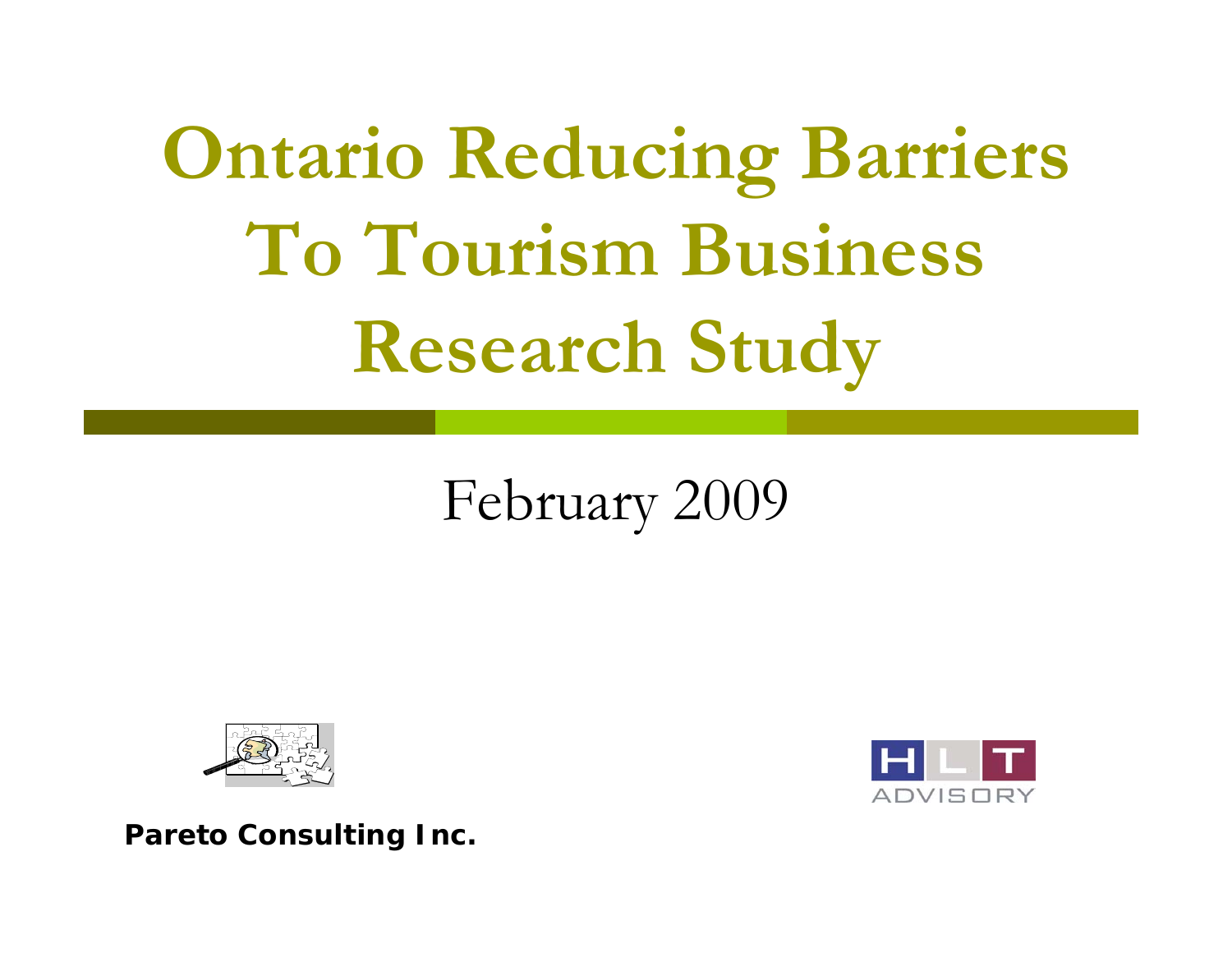© Queen's Printer for Ontario, 2009

Although copyright in the research papers is held by the Queen's Printer for Ontario, the papers were prepared by external companies and their conclusions do not necessarily represent the views of the Government of Ontario. The research papers were commissioned by the Ontario Ministry of Tourism for the Tourism Competitiveness Study and as such their conclusions are intended for this purpose only and shall not be relied-upon by third parties.

ISBN 978-1-4249-8938-6 (PDF)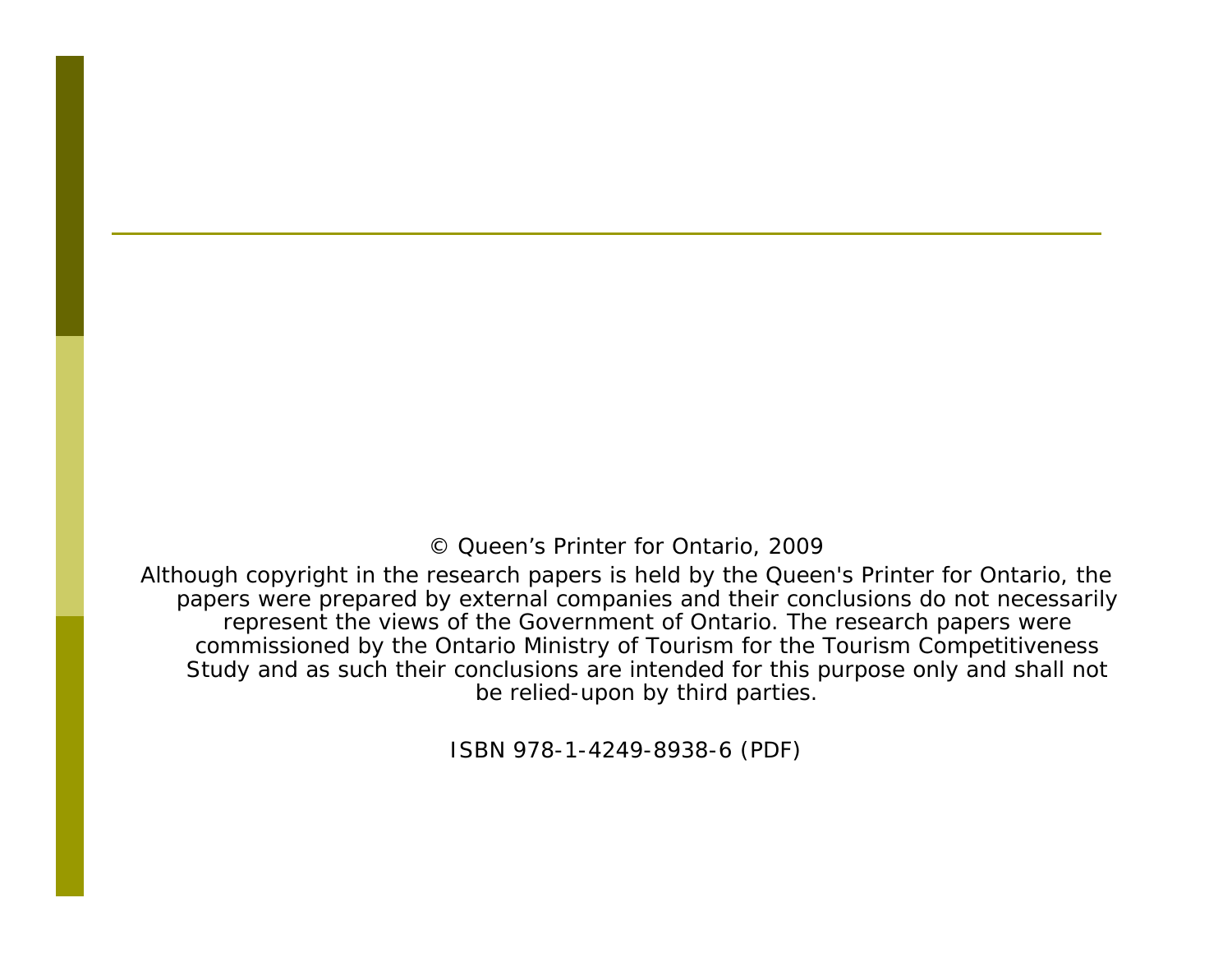## **Introduction**

- П In March 2008, the Government of Ontario launched a comprehensive Tourism Competitiveness Study to set a future path for tourism in Ontario
- $\Box$  Tourism businesses play a vital role in Ontario's economy, contributing approximately \$20 billion to Ontario's GDP from more than 150,000 businesses, most of which are job-generating small and medium sized operations
- $\Box$  As part of initial Competitiveness Study stakeholder consultations, many comments were provided regarding the extent of the regulatory burden on Tourism businesses
- $\Box$  "Ontario Reducing Barriers to Tourism Businesses Research Study" was commissioned as a component within the Competitiveness study in order to gain a further understanding of the level and depth of these barriers
- $\Box$  While the Ministry of Tourism (MTOUR) plays a leading role regarding specific legislation that affects the tourism industry and is responsible for several agencies that operate regional attractions, other provincial ministries and even other levels of government influence the tourism sector; as a result, there may be both positive policies and programs, but equally, potential barriers to business and economic activity that must be examined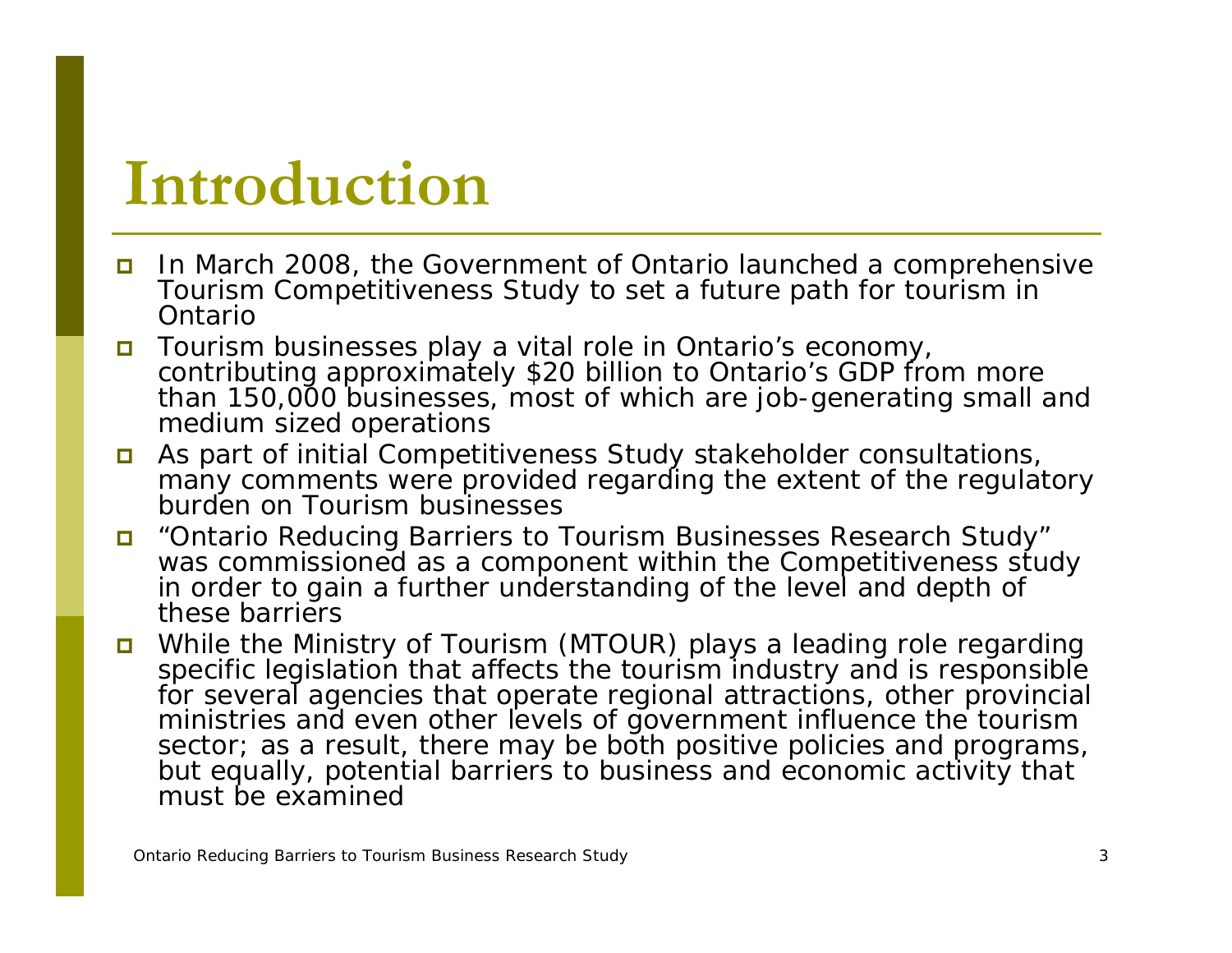# **Objectives**

- Clearly identify regulatory barriers and constraints to Ontario tourism growth and investment
- **I** Identify the degree of pervasiveness of identified barriers
- I Identify by regional, sectoral, size and/or other variances the importance or priority of the barrier/constraint
- Focus on provincial government-based regulatory barriers across all ministries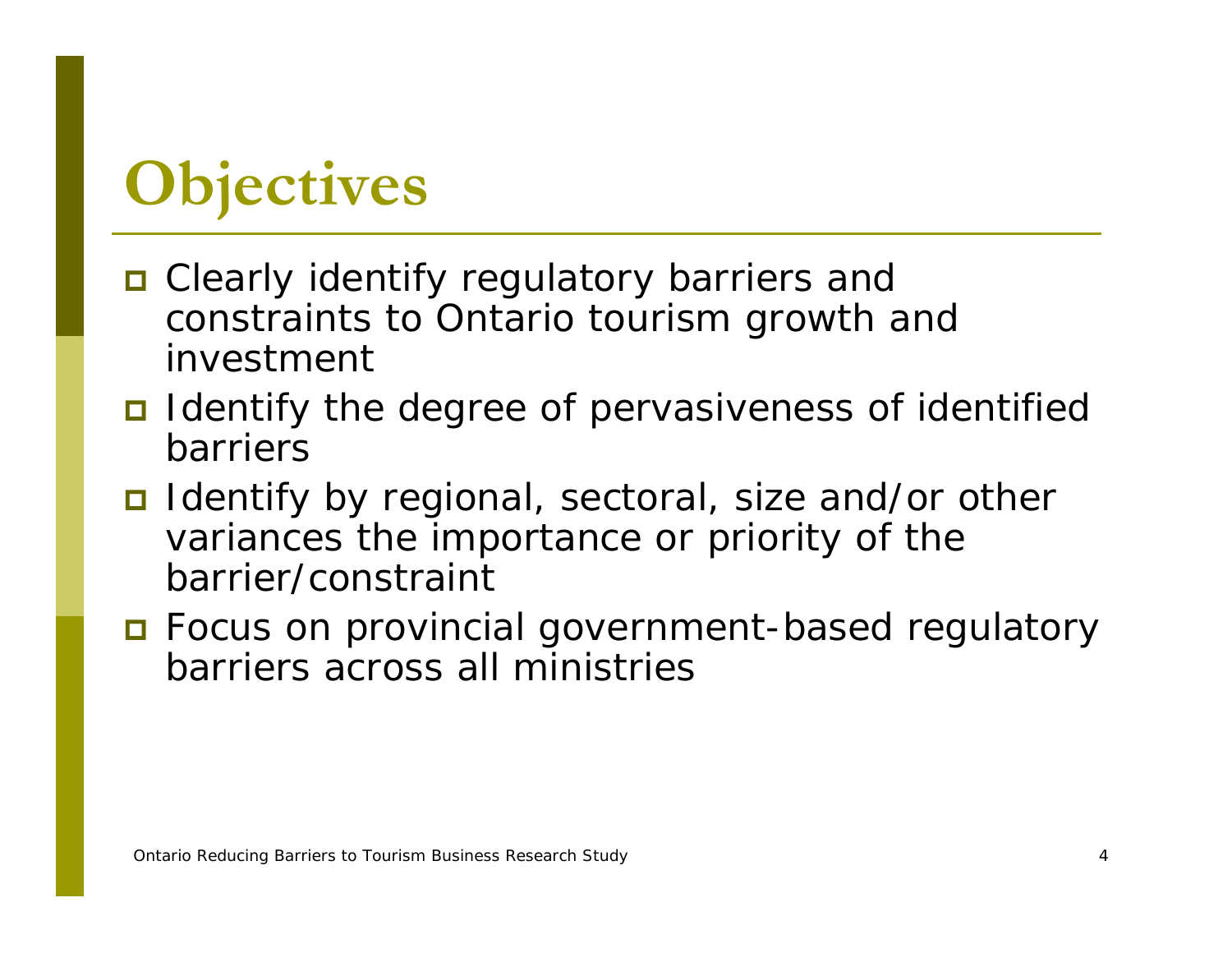# **Selection of Participants**

- $\Box$  Initial lists were developed based on the tourism competitiveness stakeholder consultation lists, with a focus on participants that voiced regulatory barriers as an issue
- This list was further refined with intention of inviting mix of:
	- **Small, medium and large businesses**
	- $\overline{\phantom{a}}$ Both the private sector and industry associations
	- П Tourism business sectors (e.g. accommodation, recreation and entertainment, food and beverage, retail, transportation)
	- **Those who had made deputations in the consultations and** those who had yet to participate
	- F Geographies within the broad parameters established
- Initial invitation lists were shared with MTOUR field staff for additional feedback including added suggestions
- $\Box$ Over 100 attendees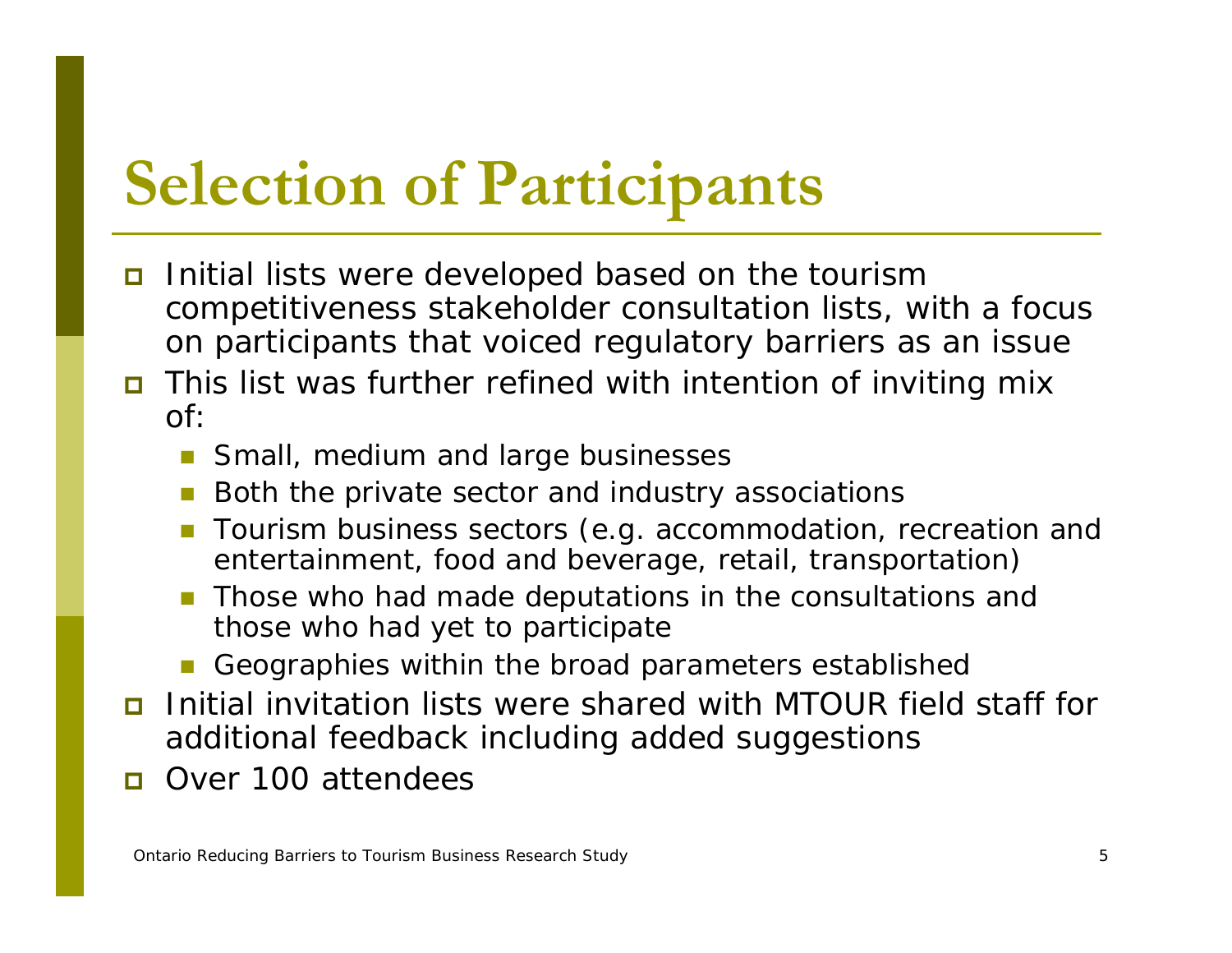# **Material Development**

- $\Box$  In preparing for the round tables, consultants prepared:
	- An explicit agenda that was sent to all session participants in advance
	- **A** brief power point slide
	- **A** listing of participants
- **n** As the sessions were undertaken, the consultants prepared:
	- $\left\vert \cdot \right\vert$ Summaries of key findings and topics of discussion
	- π A rolling identification of consensus items
	- **An initial outline of the report table of contents**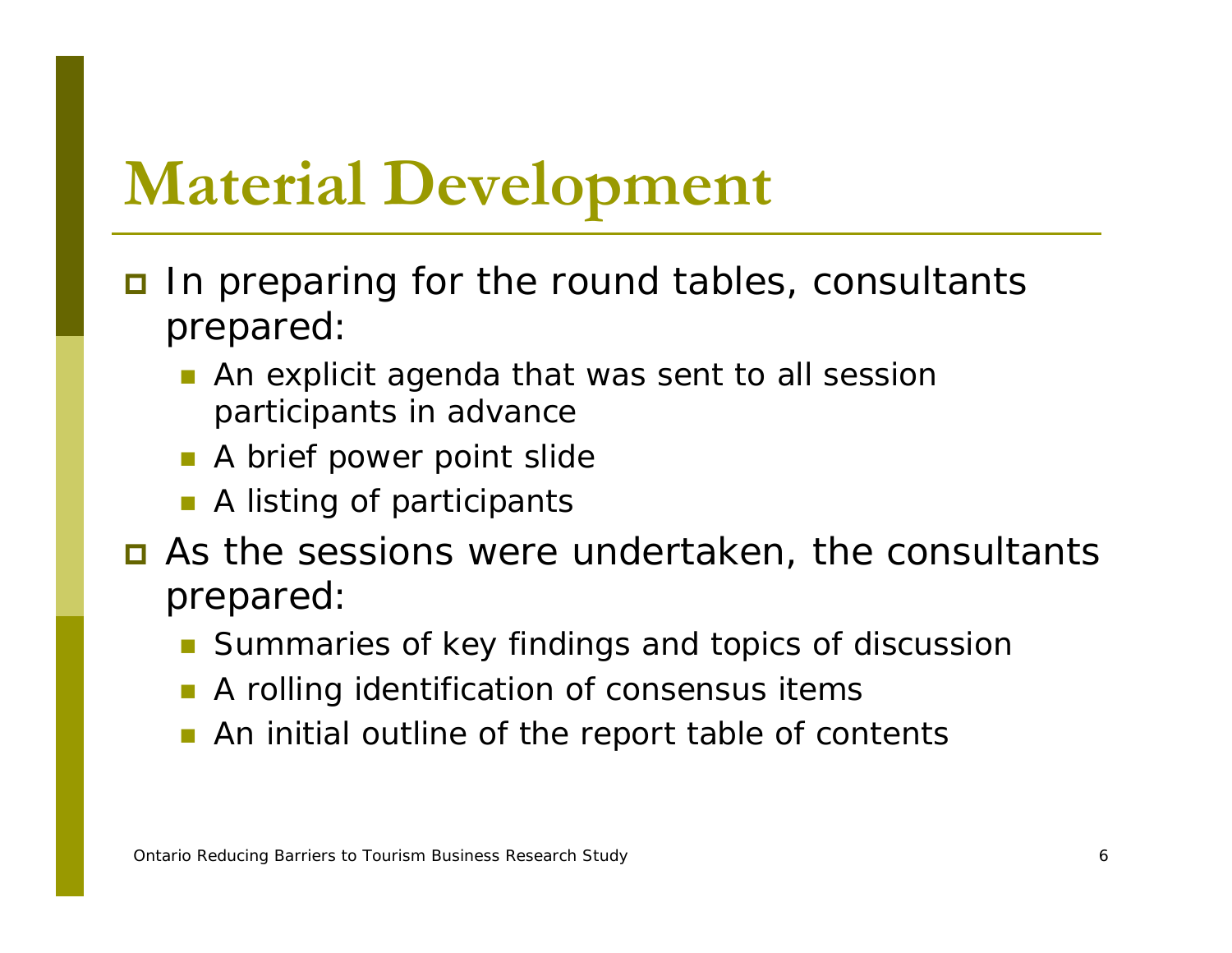## **Round Table Format**

- **n** Format used during the initial three round tables (Collingwood, Toronto, North Bay) involved:
	- **Introduction/participant expectations, rules of** engagement (attribution, discussion focus/parameters)
	- **Background content review**
	- **T** Two or three break-out groups to identify top five barriers/constraints
	- **Drill down/specific issues on identified top five issues**
	- **Potential solutions (consensus, differentiation by sector,** business size etc.)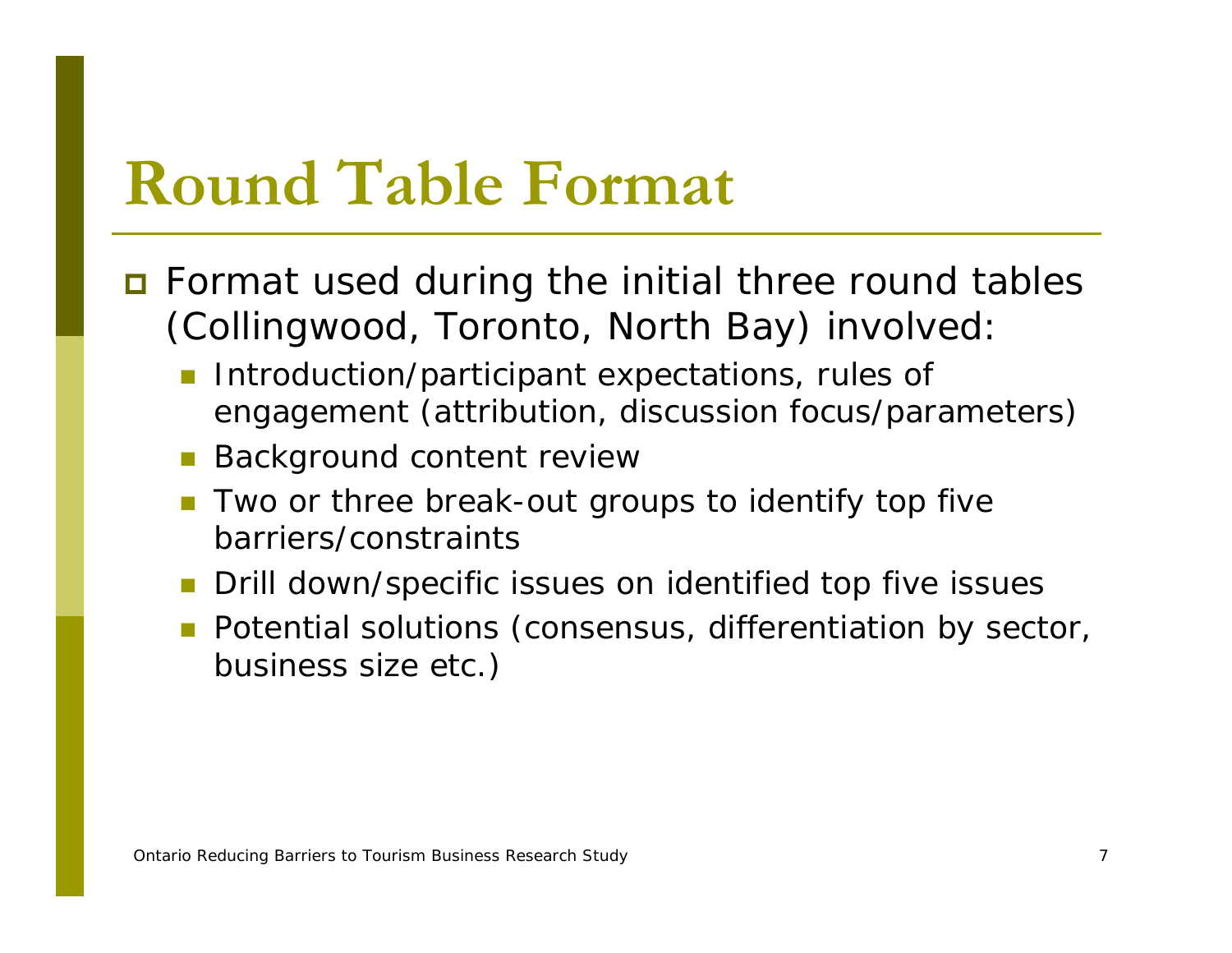# **Round Table Format con't**

### **D** In order to:

- **E** ensure sufficient detail was captured to thoroughly comprehend the impact of specific regulatory barriers and issues and;
- permit the facilitators to channel the groups into discussion on specific topic areas (e.g. labour) and to probe on the importance and pervasiveness of barriers raised at previous sessions;
- The format for the five remaining round tables was modified as follows:
	- Introductions/participant expectations, rules of engagement (attribution, discussion focus/restrictions), examples of detailed barriers
	- **Two or three breakout groups identifying top several** barriers
	- Whole group dealing with barrier (and potential solution) on an item by item basis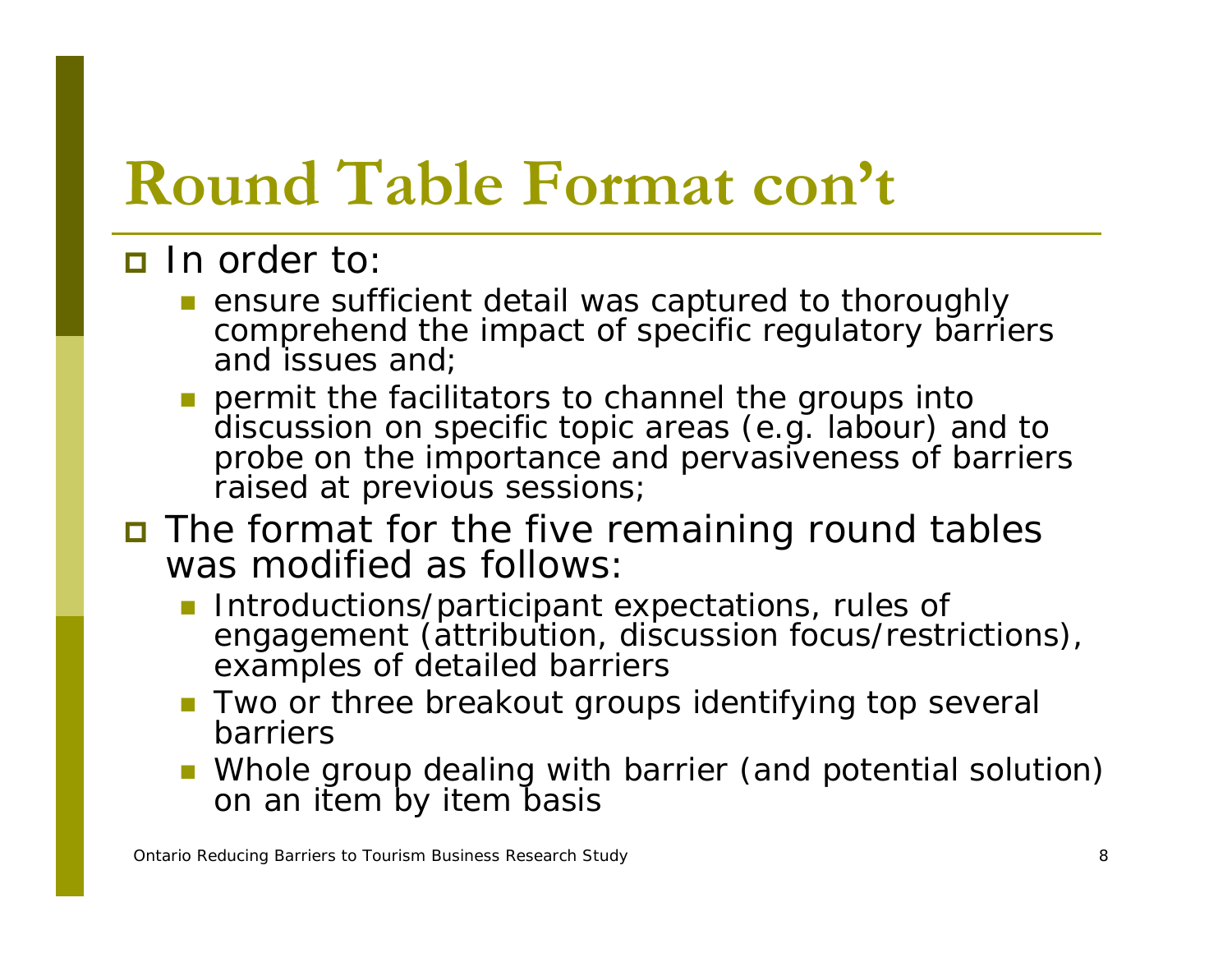# **Round Tables Locations/Dates**

### $\blacksquare$  Eight roundtables were held in:

| Collingwood           | November 11, 2008 |
|-----------------------|-------------------|
| Toronto               | November 12, 2008 |
| North Bay             | November 13, 2008 |
| Muskoka (Gravenhurst) | November 14, 2008 |
| St. Catharines        | November 21, 2008 |
| Kingston              | November 25, 2008 |
| London                | November 27, 2008 |
| Sault Ste. Marie      | December 2, 2008  |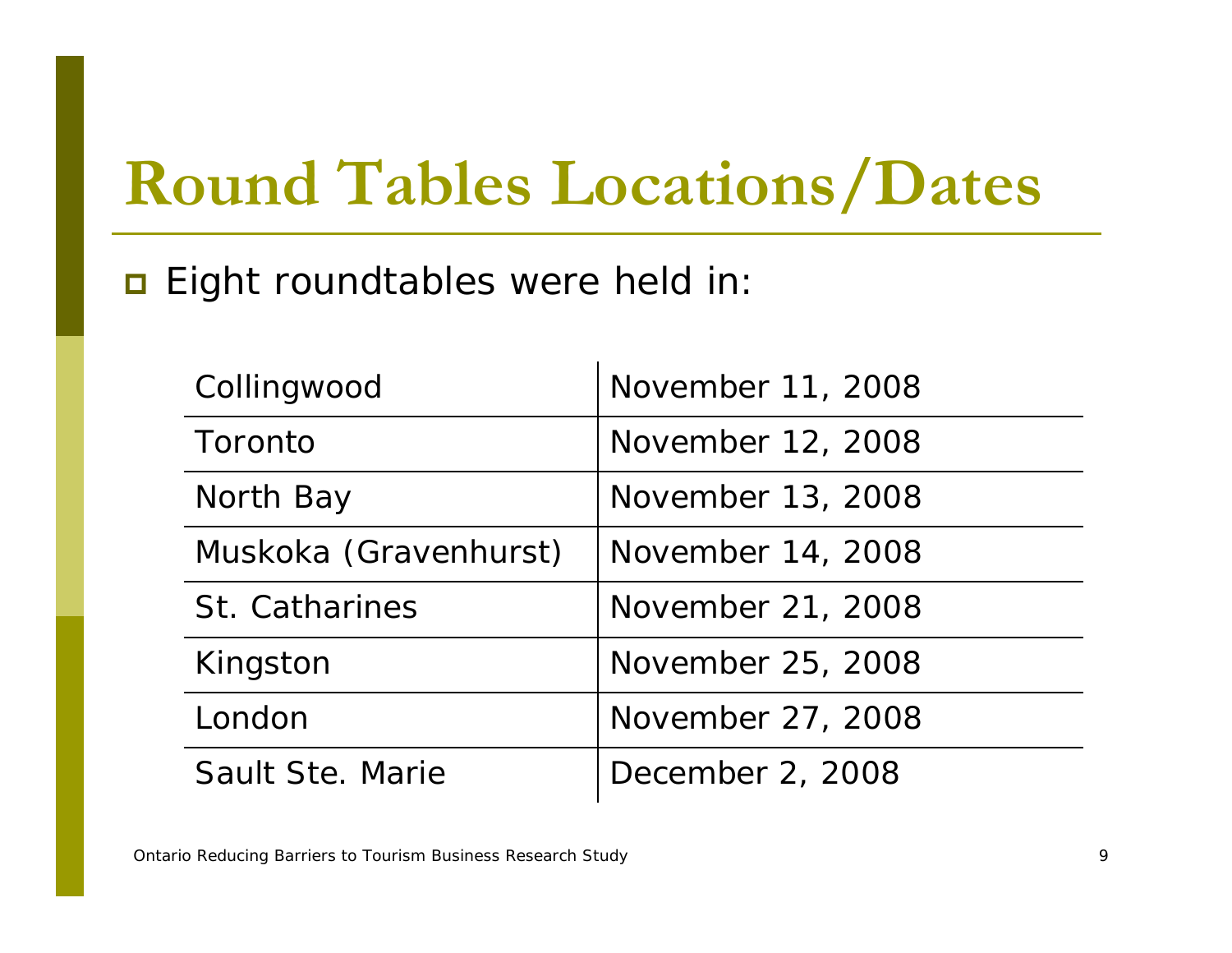# **Theme Development**

- $\Box$  The process/outcomes for the eight round tables:
	- F elicit responses from participants without bias
	- П approach to assess pervasiveness / identify differences
	- П homogenous barriers emerged
- Issues have been grouped into several themes along both vertical (topical) and horizontal (cross-sectional) lines
- $\Box$  Examples from the round tables for each theme are provided in the following "What We Heard" slides:

### Topical

- **□** Labour
- П Wayfinding
- $\Box$ Marketing
- $\Box$ Liquor

### Cross-sectional

- **n** Consistency of application (venue, geographic, over time)
- $\Box$  Flexibility
- m. Land Use / Access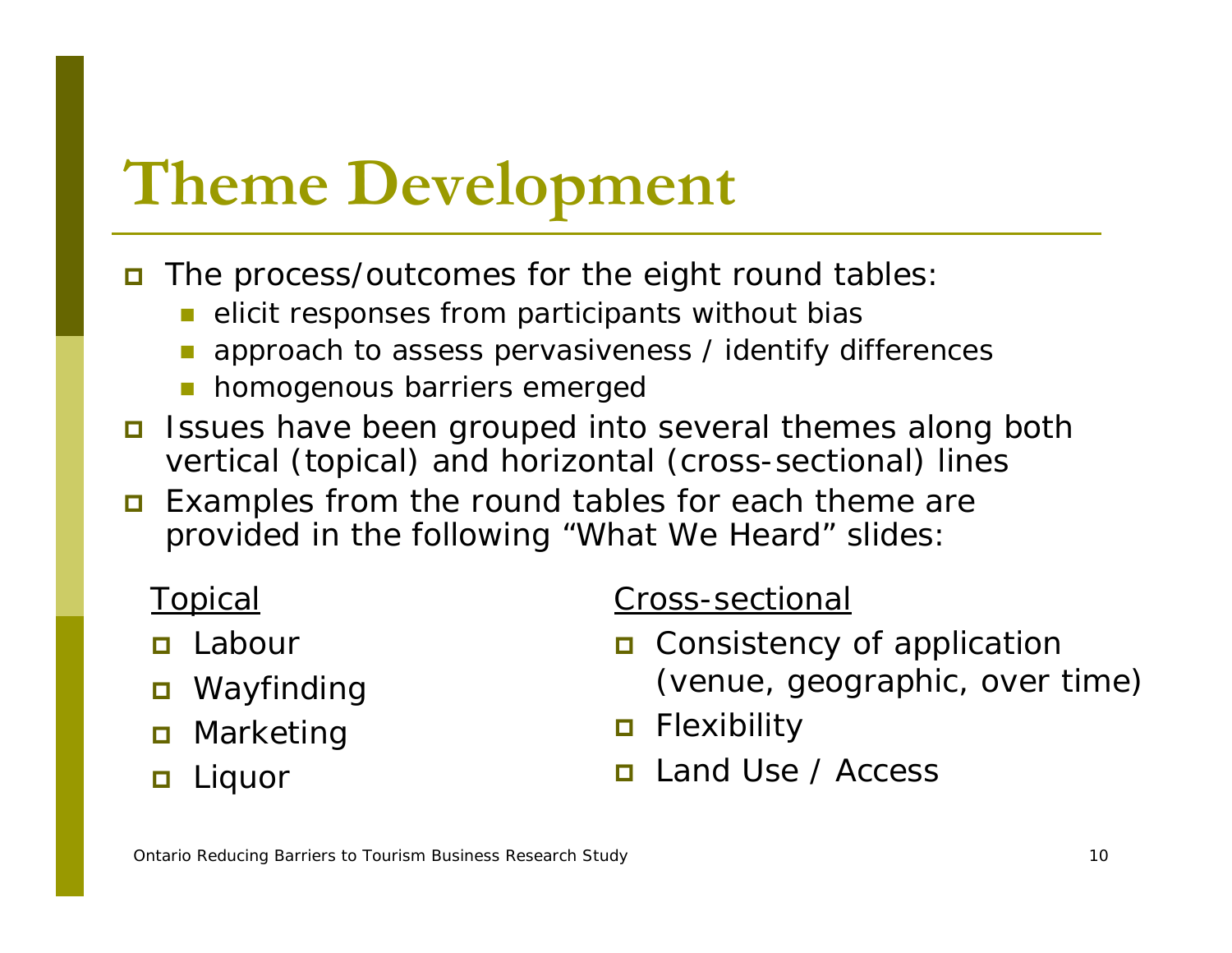## **Context**

- **n** At each and every session participants attempted to ensure that the primary message to be brought back to the Ministry of Tourism was that the "big issues" are what most concerns them, and that while important, the Competitiveness Study should not be too narrowly focused on regulatory issues
- Their expectations were primarily directed towards issues of:
	- **Access to capital**
	- **The role of MTOUR as an industry facilitator**
	- П Marketing / OMTPC governance and activities
	- П Labour supply
	- **Government spending on it's aging agencies and infrastructure**
- Most of the barriers identified are not exclusively or uniquely tourism-sector based; for the most part, the issues are interprised typical of small business concerns and should be considered in that context (i.e. possibly through a more general<br>approach to governmental barrier and burden assessment)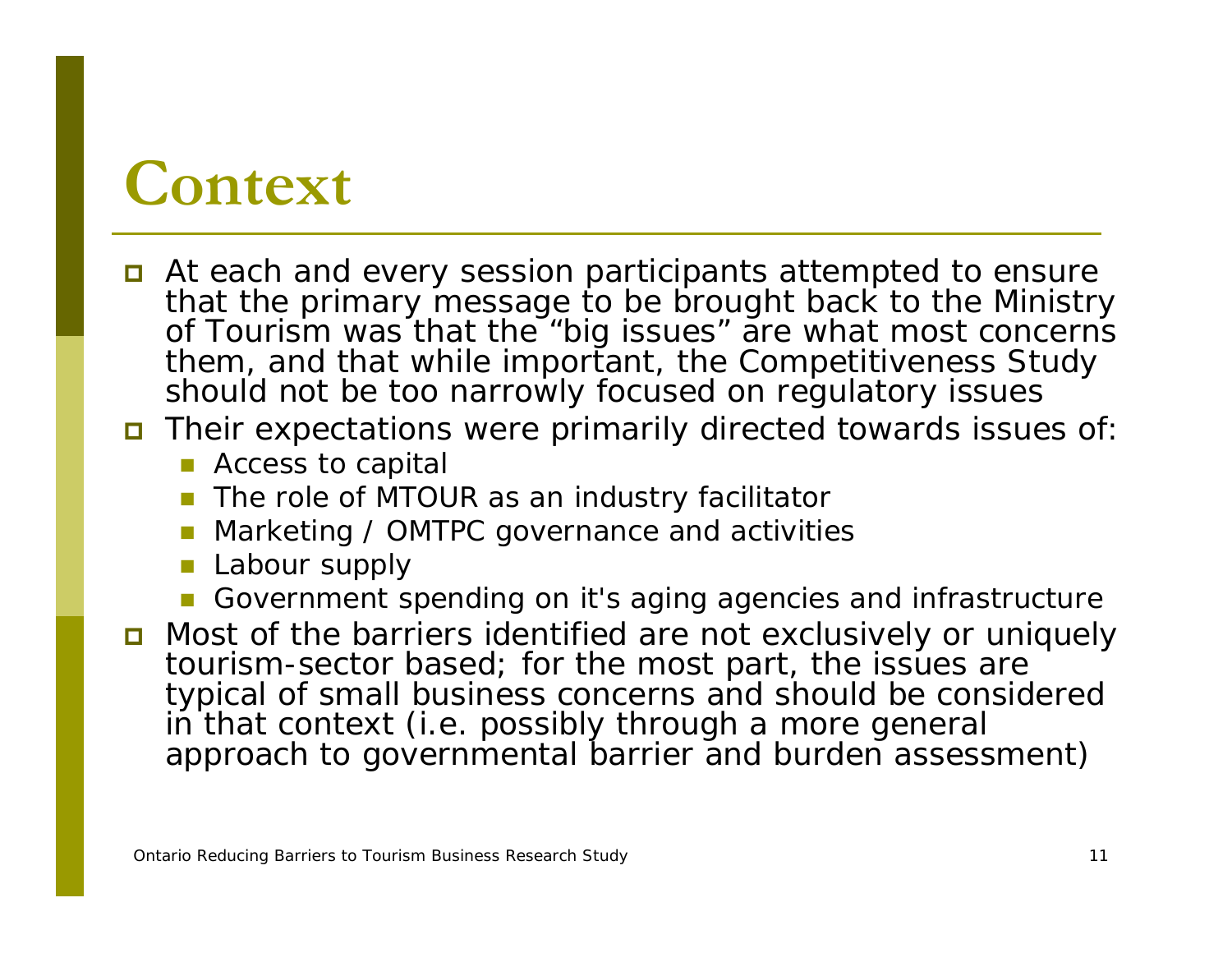# **Context (cont'd)**

- It was often difficult to confirm the accuracy of many of the participants' comments. As a result, it is important that individual lead Ministry (or cross-Ministry where applicable) follow up be undertaken with regards to the specific issues identified, including assessing the validity of the barrier issue
- It is equally important to treat any misperception or incorrect information / understanding as a legitimate barrier unto itself:
	- If the issue is found to be valid, appropriate action should be taken, either specifically or as part of the thematic recommendation;
	- **Exen if it is determined that the issue has been incorrectly** interpreted or misperceived, there is a necessity to correct this misperception with a plan to provide sufficient clarification (with materials).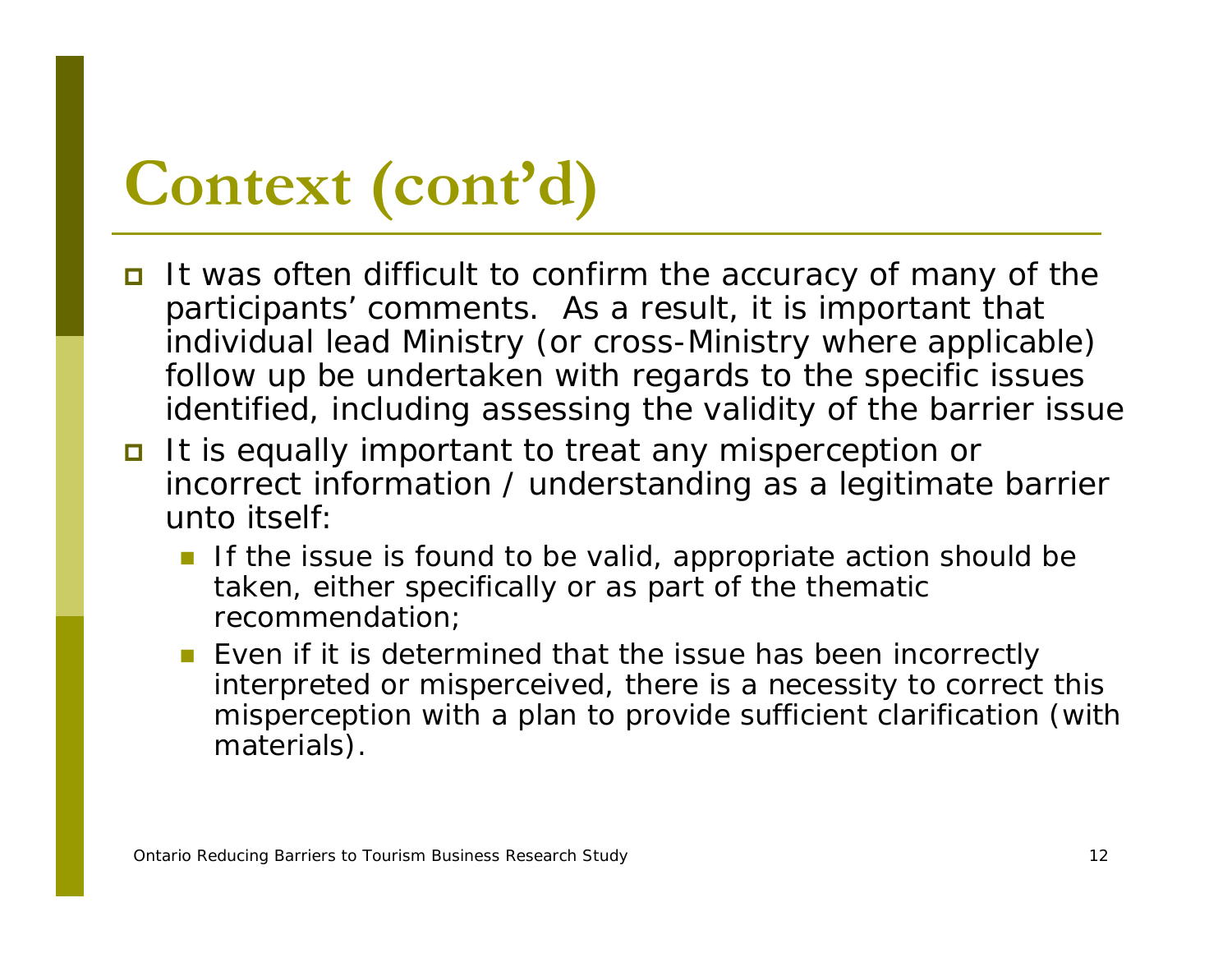# **Labour Barriers: What We Heard**

#### $\Box$ Minimum Wage

- П Variances in minimum wage between "adults" and "minors" but no variances for seasonal workers (those working a few months/year)
- $\mathcal{C}^{\mathcal{A}}$  No variances between minimum wages directed to those receiving gratuities and those not (gap between two wage levels should be maintained)

#### $\blacksquare$ Employment Standards Act

In contrast to minimum wage increases, cost recovery by employers for room & board for live-in employees has not been adjusted for several years (for example, current maximums: \$10/day or \$60/week)

#### $\Box$ Training and Certification

- П Inconsistency of requirements for licensing (e.g. hairstylists must be licensed but not cooks)
- $\mathcal{L}_{\mathcal{A}}$  Seasonal nature of industry results in substantial training commitment at beginning of season and retraining of seasonal employees due to a lack of portability of certification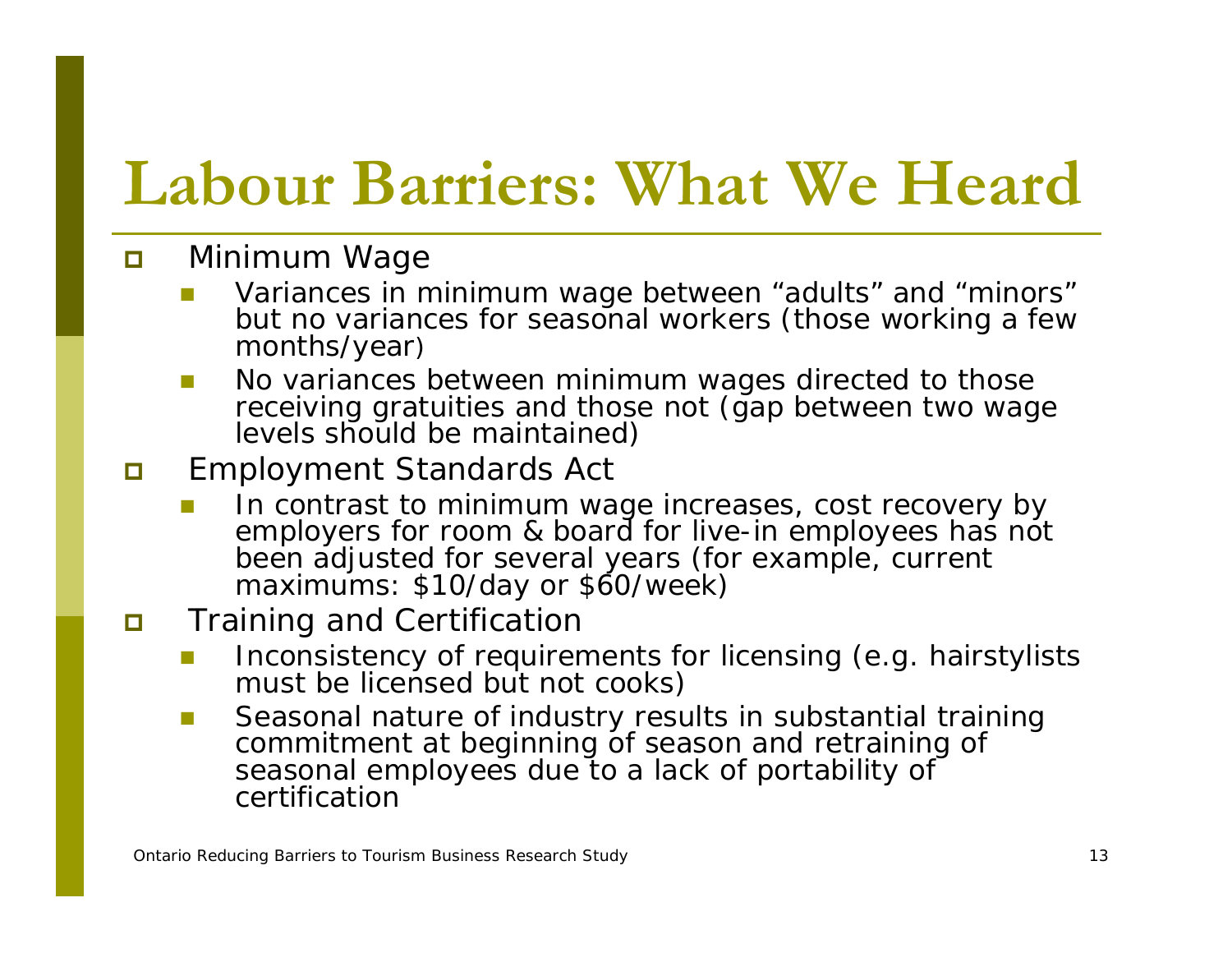# **Labour Barriers: What We Heard con't**

### ■ Workplace Safety and Insurance Board (WSIB)/Health and Safety

- **Inspections appear to be done on random basis.** Organization set up to assist employers lacks responsiveness.
- **Complexity of forms and instruction manuals directing** how forms should be completed
- Labour Shortage / Foreign Workers
	- **Inability of employer to cross train foreign workers and** use in multiple positions. Foreign workers are permitted entry into Ontario with strict limits on positions held.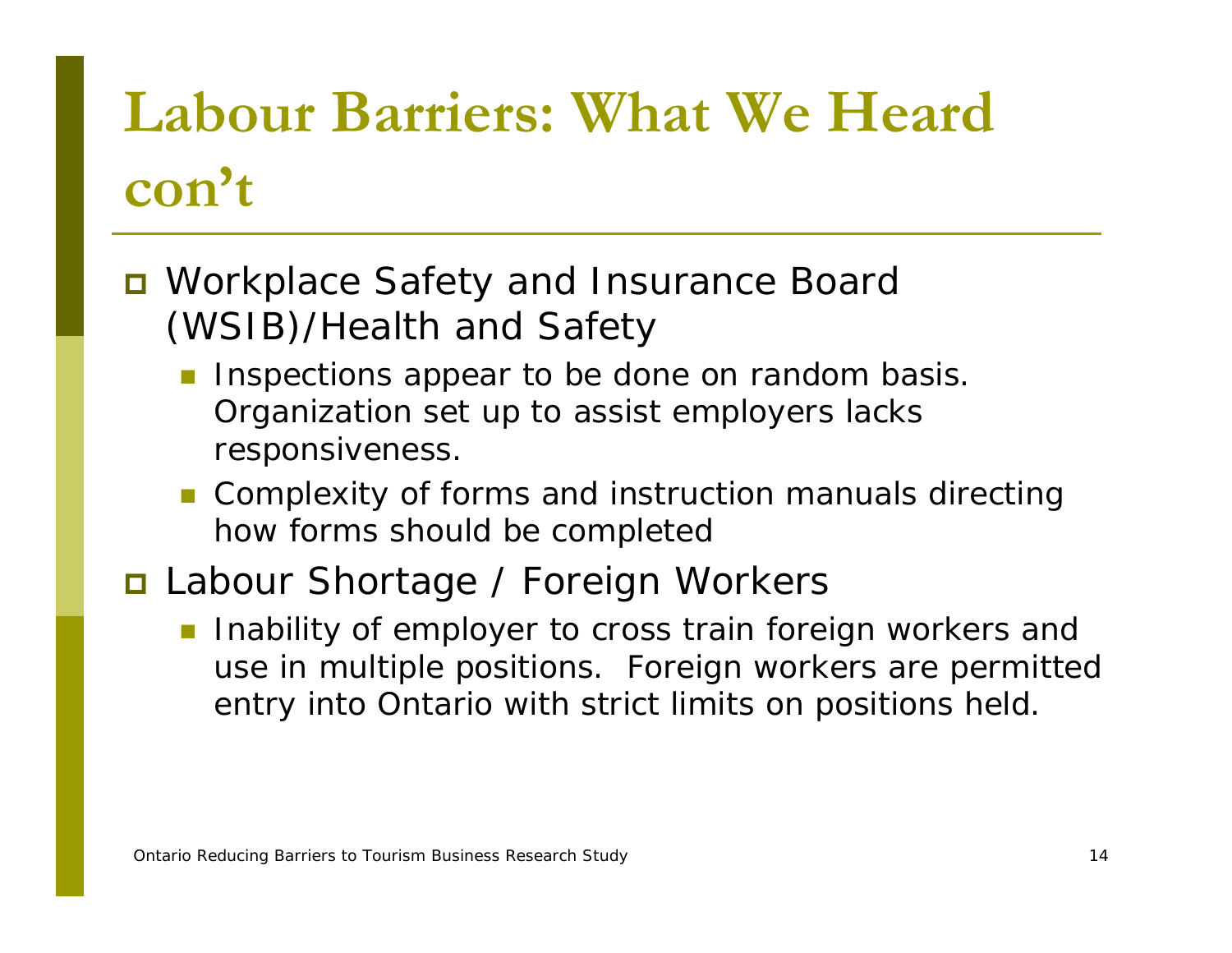## **Wayfinding Barriers: What We Heard**

- $\Box$  Tourism-Oriented Directional Signing (TODS)
	- T Signage costs and exclusions identified as issues
- $\Box$  Industry Needs
	- Ministry of Transportation (MTO) is seen as balancing safety over the way-finding needs of the industry (e.g. enforcement of rules on temporary signage)
	- $\mathcal{O}(\mathcal{C})$  Industry sees a need for greater consultation with MTO in addressing way-finding needs
- $\overline{\blacksquare}$  Coordination of Construction Activities
	- Operators expressed the desire for MTO to be more sensitive with respect to timing, access or the need for temporary directional signage during construction (e.g., closing ramps or creating long detours coinciding with events/festivals)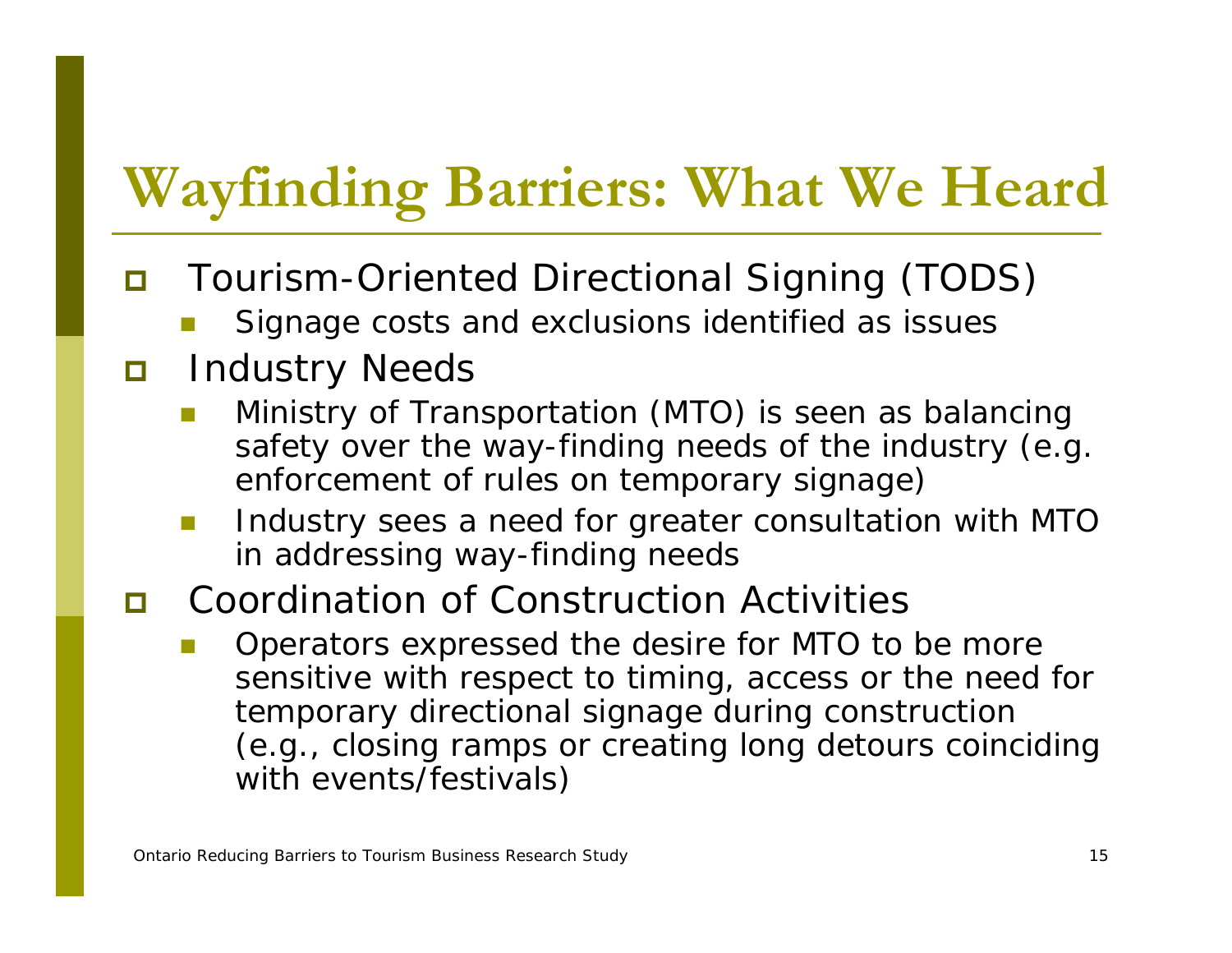## **Marketing Barriers – What We Heard**

- n Ontario Tourism Marketing Partnership Corporation (OTMPC)
	- T Perception that OTMPC's current governance needs to be strengthened and linked to industry direction
	- $\mathcal{L}_{\mathcal{A}}$  Need to have closer linkages between OTMPC processes and tourism business cycle planning requirements
- $\Box$  Destination Marketing Fee (DMF)
	- L. Concern expressed that DMFs are creating "have" and "have not" destinations where those that have a DMF are better positioned to market and access partnership funds (e.g. through arrangements with OTMPC) than those that do not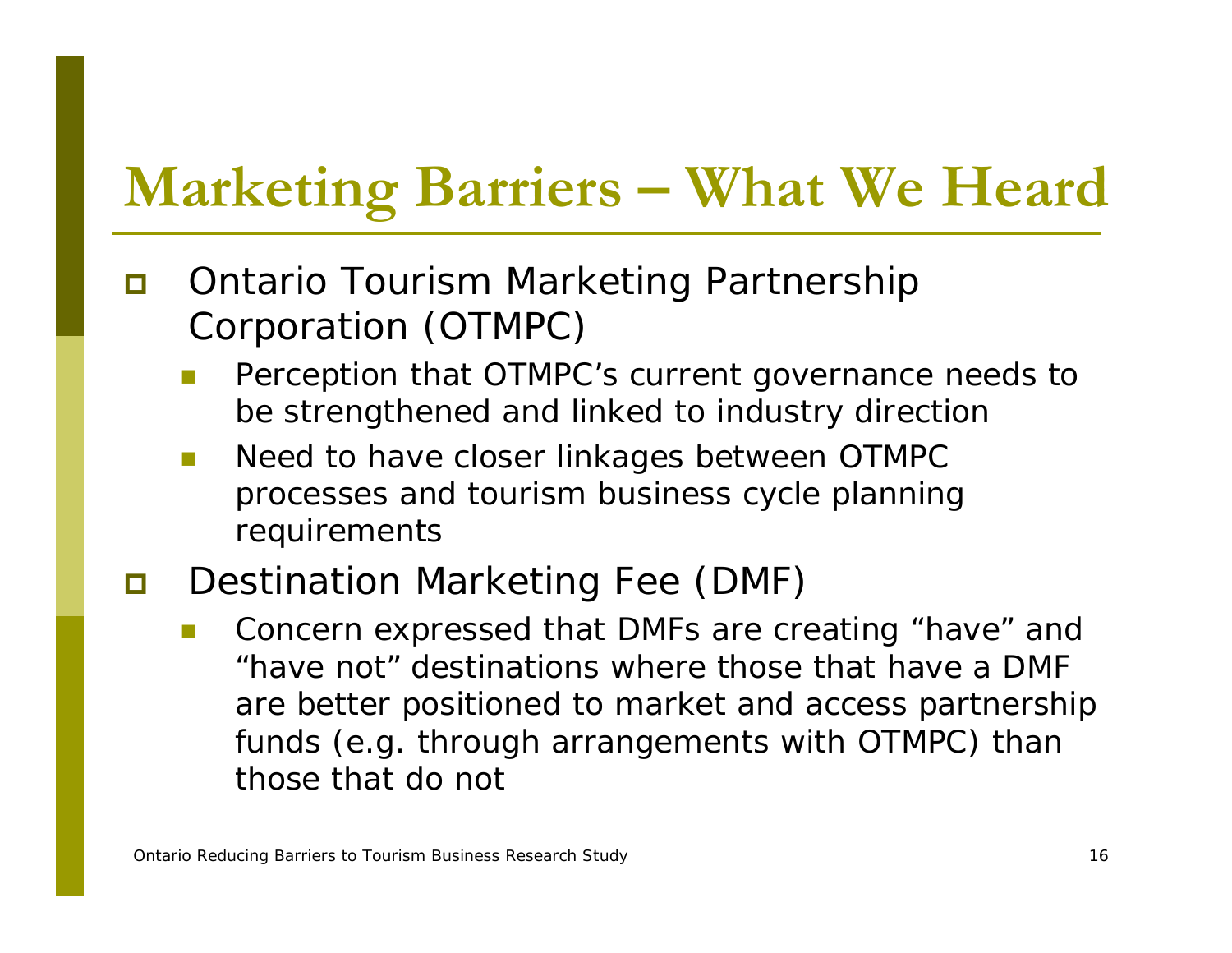# **Liquor Barriers – What We Heard**

#### $\Box$ Special Occasion Licenses

- П Lack of clarity in defining "event" and the eligibility of events (and event organizers) to receive a license; need for annual events to reapply every year for the same license
- П Limited assistance provided to not-for-profit event organizers in the completion of application forms; strict documentation requirements for inventory (sold and unsold)

#### П Definition of Licensed Areas for Service of Liquor

- In some cases, licenses cover an entire place of business while in others, specific areas (e.g., washrooms, patios, hallways) are excluded
- П Separate licenses for one business with multiple<br>service/product areas (e.g. resorts) may require separate licenses
- ГT. Licensing and Licensing Renewal
	- П Fees for applications and renewals perceived to be excessive (e.g.,  $$2,000 +$ )
	- П Documentation required for renewal seen as extensive as the initial application process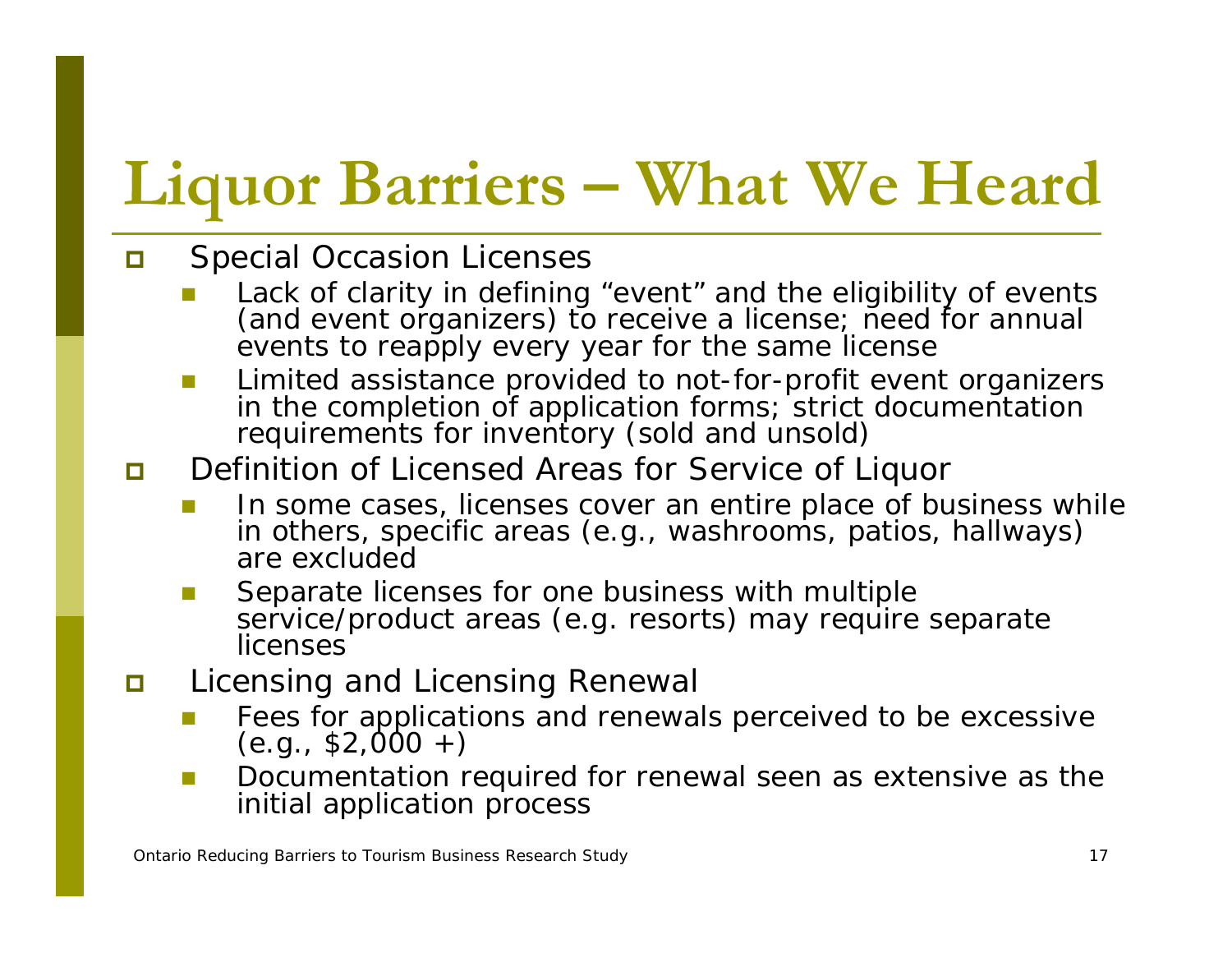# **Liquor Barriers – What We Heard con't**

### **O** Service of Liquor

**No ability to offer all inclusive pricing (e.g., weekend** package including accommodation, activities, meals and beverages) - particularly important for resorts

### **Retailing and Merchandising**

- **Challenges facing operators in remote areas (e.g.** lodges) to provide liquor to guests as most do not qualify as a "retailer" or meet requirements to access a dining room or other service license
- **Cap on Ontario wine stores licenses, preventing the** incorporation of further wine stores either in acknowledged wine regions or in urban tourism centres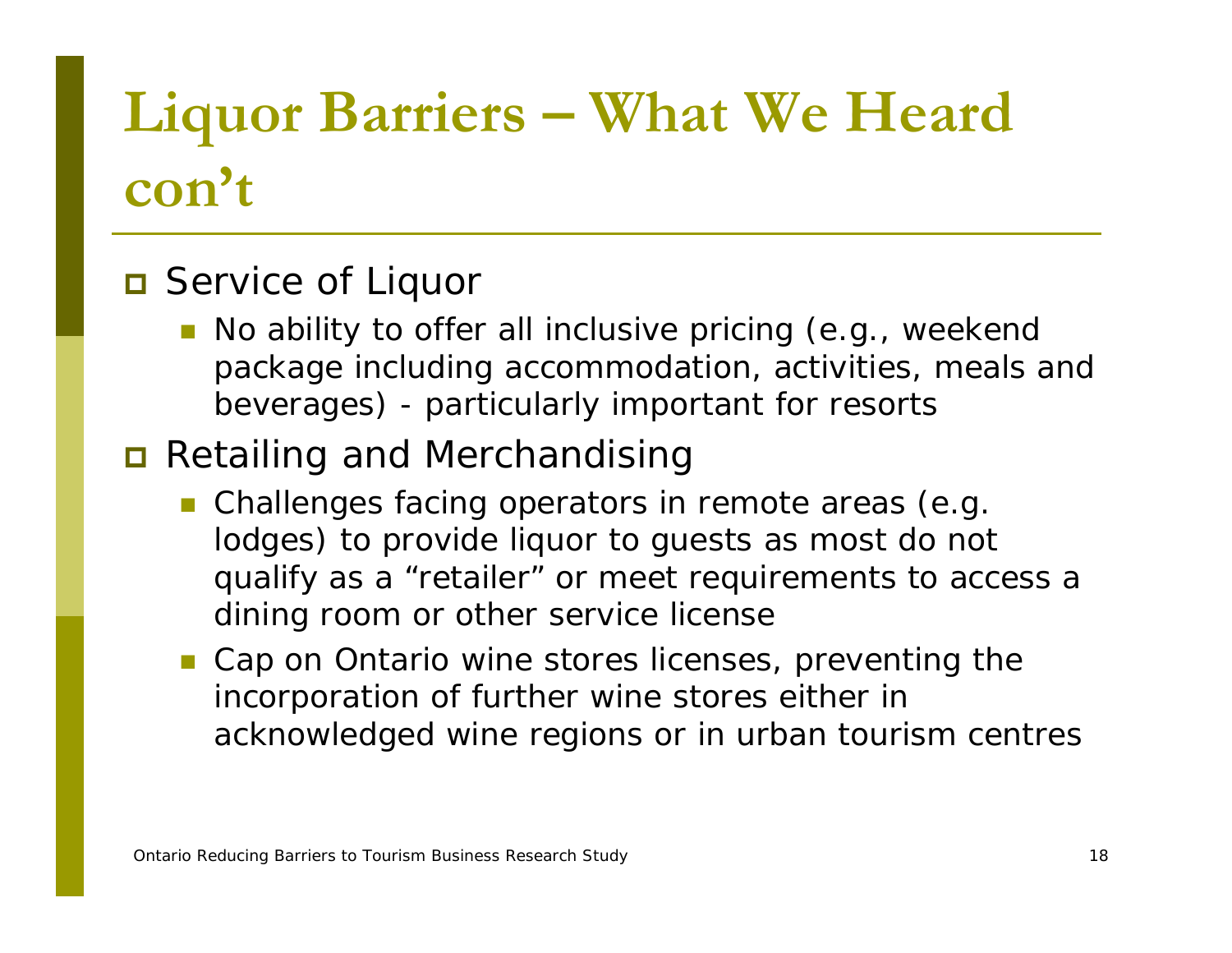### **Consistency of Application Barriers (venue, geographic, over time) What We Heard**

- $\overline{\blacksquare}$  In many cases, barriers facing tourism businesses are related to insufficient clarity and levels of implementation and compliance discretion; and issues of consistency were identified in several ways:
	- Complex language and definitions that are subject to significant interpretation;
	- **Uneven enforcement application (region by region)**;
	- Rigid application of less significant compliance parameters; and
	- **Narying levels of advance clarification assistance** available (often provided as rejection notification subsequent to submission of documentation).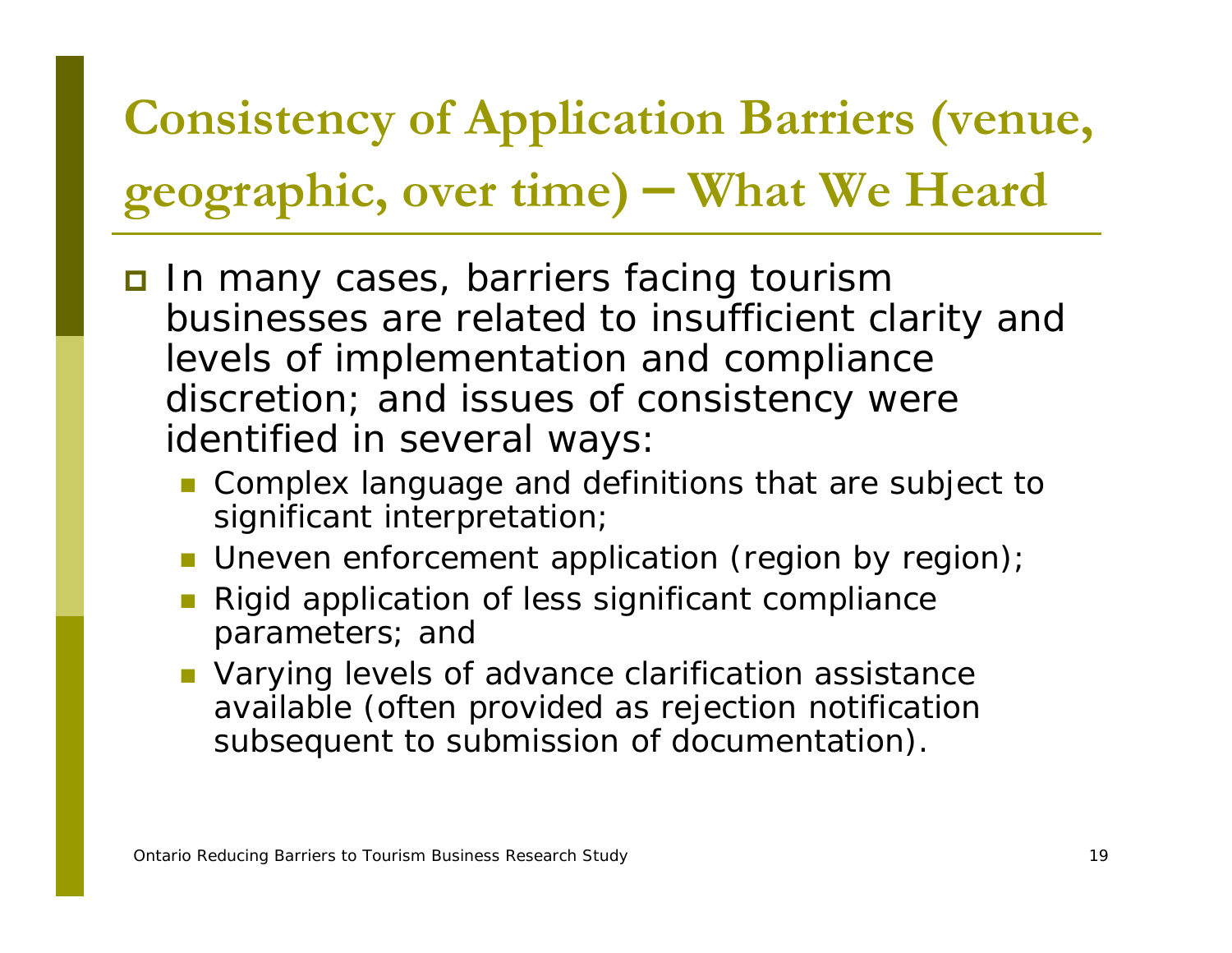### **Consistency of Application Barriers (venue, geographic, over time) – What We Heard con't**

### Specific examples provided included:

- Muskoka considered as Northern Ontario by FedNor and part of the South by the Province;
- **Low levels of interpretation assistance for rules and** regulations from MTOUR, particularly in the North;
- **Permit requirements for access to public trails where the** application process seems to be different for all-terrain vehicles (ATVs) and snowmobiles (despite a perception of similar issues and access); insufficient clarity regarding the need for advanced permitting and different regions seem to apply modified approaches;
- **A** liquor licensing permit is required for outdoor facilities at golf courses despite the ability to consume beverage liquor on the golf course itself (i.e. different levels of rigour applied based on a perceived arbitrary distinction).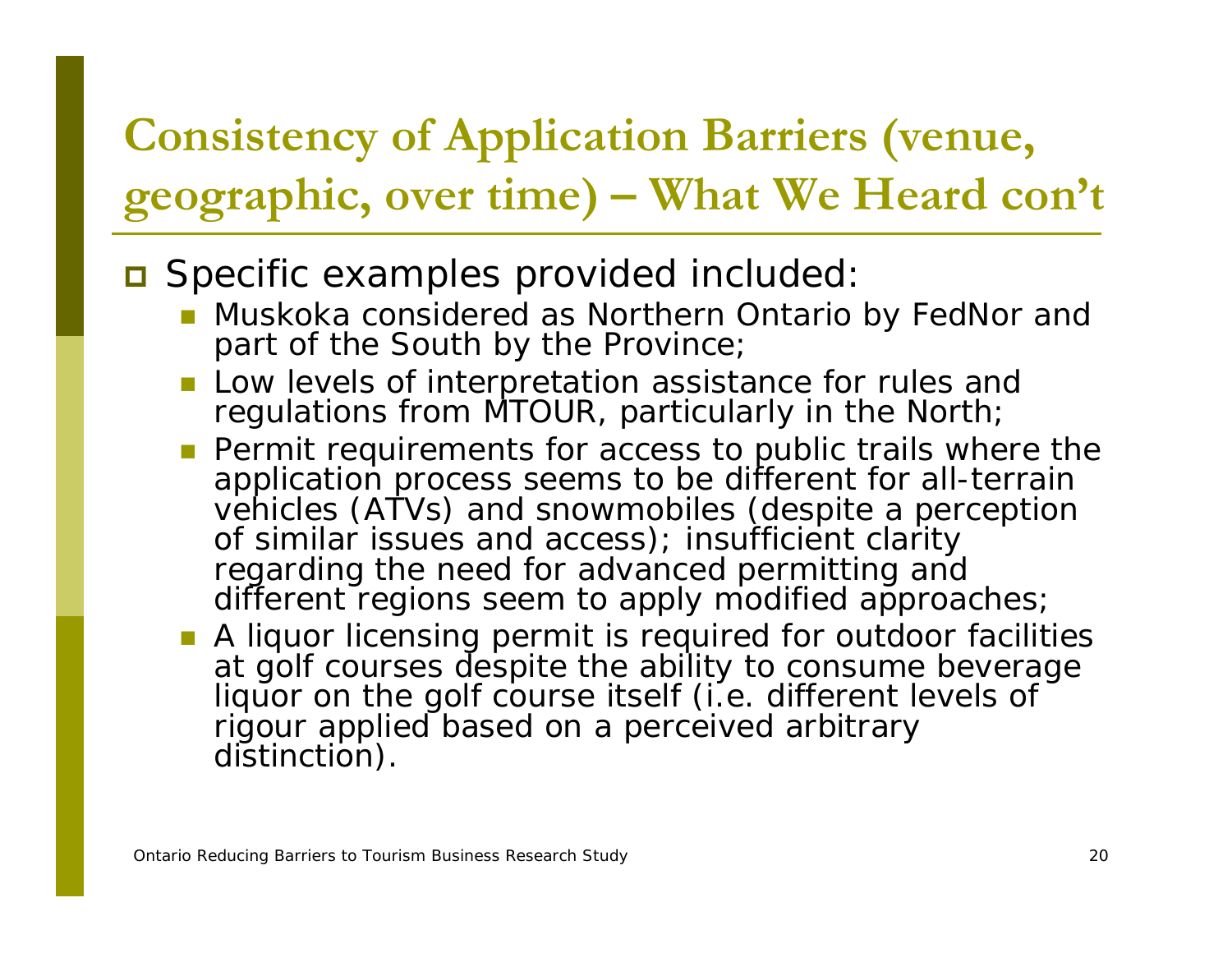### **Flexibility Barriers – What We Heard**

- $\Box$  Inflexible "one-size fits all" approach (the flip side of consistency) is also seen to be a barrier
	- **Nith seasonally concentrated operations and cash flows,** standardized regulatory obligations based on conventional full year business operations tend to impose a burden on the tourism industry (i.e. no differentiation in WSIB burden for seasonal and small business)
- Longstanding businesses with infrastructure based on historical requirements (i.e. at time of construction), limited annual cash flows and access to capital, may not be able to sustain immediate and large cost newly imposed requirements (i.e. Ministry of Environment water systems / septic studies)
- Annual single year approvals, for example, a festival and event with little to no change to licensing process is seen as repetitive and time consuming (i.e. festivals and events)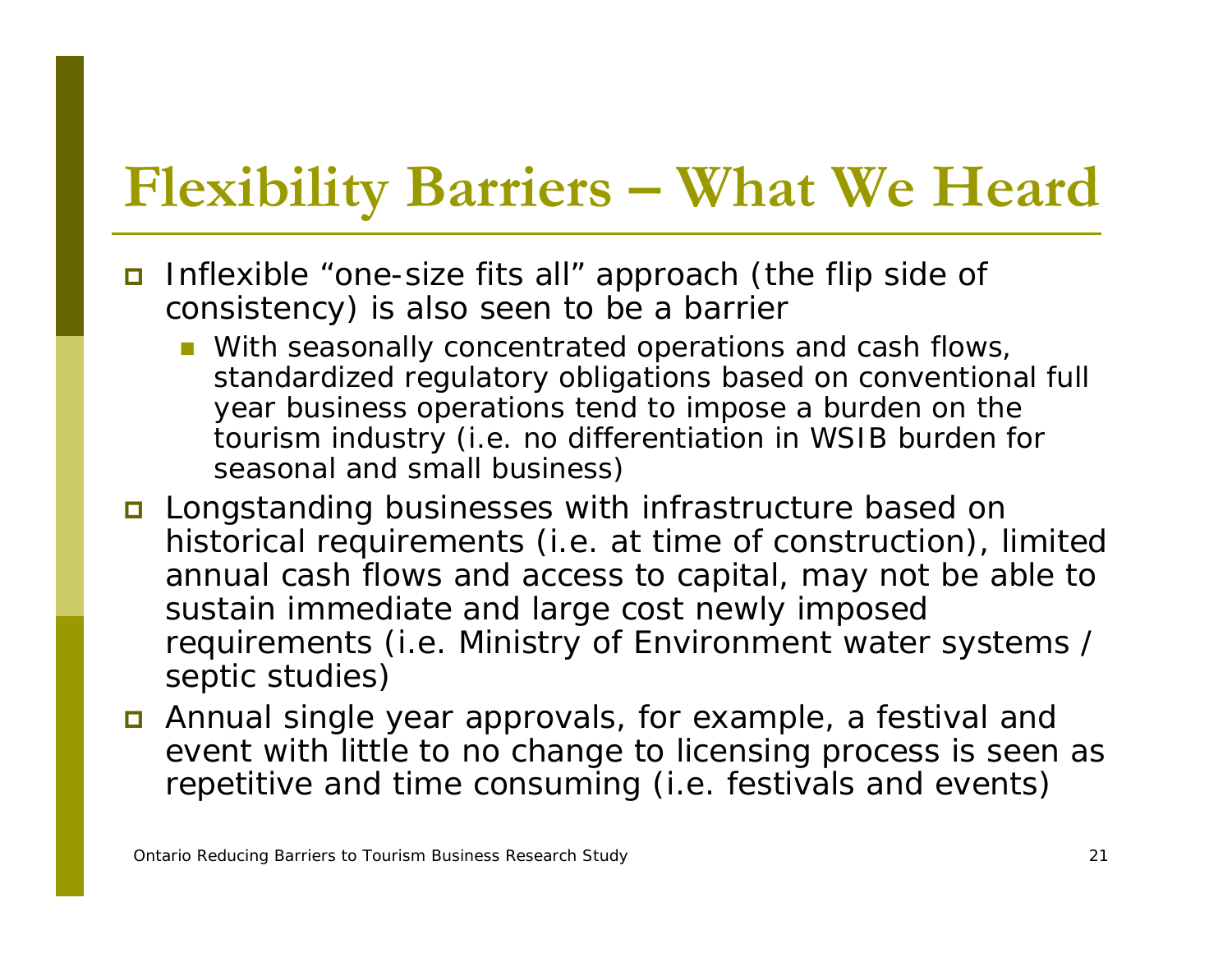# **Land Use / Access Barriers – What We Heard**

- Tourism Operators often depend on access to nearby or adjacent public lands as a fundamental component of their recreation opportunity offerings
	- **This often involves complex and lengthy processes, often** involving several regulatory approvals with multiple parties<br>(e.g. accessing public lands (Ministry of Natural Resources) for<br>recreation offerings (i.e. trails), Expansion plans incorporating<br>adjacent publics lands or seve Escarpment, Niagara Peninsula Conservation Authority, Niagara Parks Commission)
- Access and land use policies of provincially-owned sites (i.e. agencies Fort Henry water access) seen as impediments
- Ability to afford access to some land/geographic-based recreational opportunities can be limited by liability considerations (prohibitive insurance for liability)
- **n** Inadequate provincial transportation infrastructure (e.g. highways) as access barrier to attracting visitors to specific<br>geographical areas of the province (i.e. North and regions<br>not served by multi-lane highways / roads).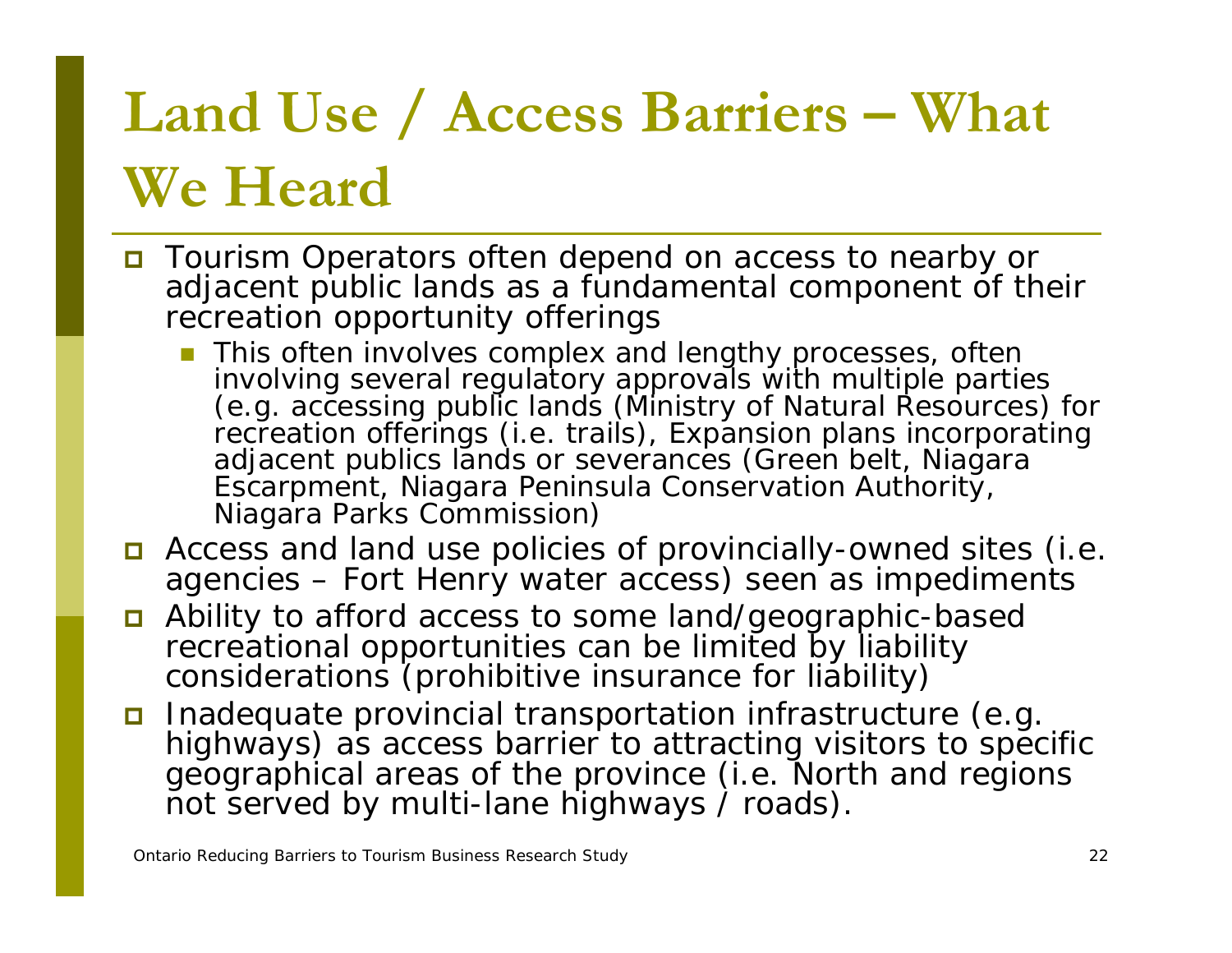# **Other Barriers Identified - Federal / Municipal**

Multi-jurisdictional issues (federal, municipal) requiring provincial presence:

#### Federal issues:

- $\Box$ Air access and landing fees (Pearson)
- $\Box$  Charge back costs for Canada Border Services Agency are seen as significant and can exceed cost to deliver service thus reducing Tier B airports' attractiveness
- $\Box$ Engaging Canada Border Service (both air and land) to be more welcoming to visitors
- $\Box$  Foreign Convention and Tour Incentive rebate program - too complicated for package travelers
- $\Box$  Differing U.S. and Canadian Criminal Code. (e.g. U.S. misdemeanor offences in the U.S. (e.g., impaired driving) are criminal code violations in Canada and can prevent some U.S. citizens from entering the country)
- $\blacksquare$  Cabotage (rules preventing foreign air carriers and cruise ships from transporting people from one Canadian centre to another) prevents growth of new service delivery vehicles such as Great Lakes cruising

#### Municipal issues:

- П Integrating municipal signage rules with TODS or other provincial regulations
- $\Box$  Local/regional transit systems need to take tourists needs into account (e.g. levels of service, linkages with other transportation modes, integrated pricing/ticketing)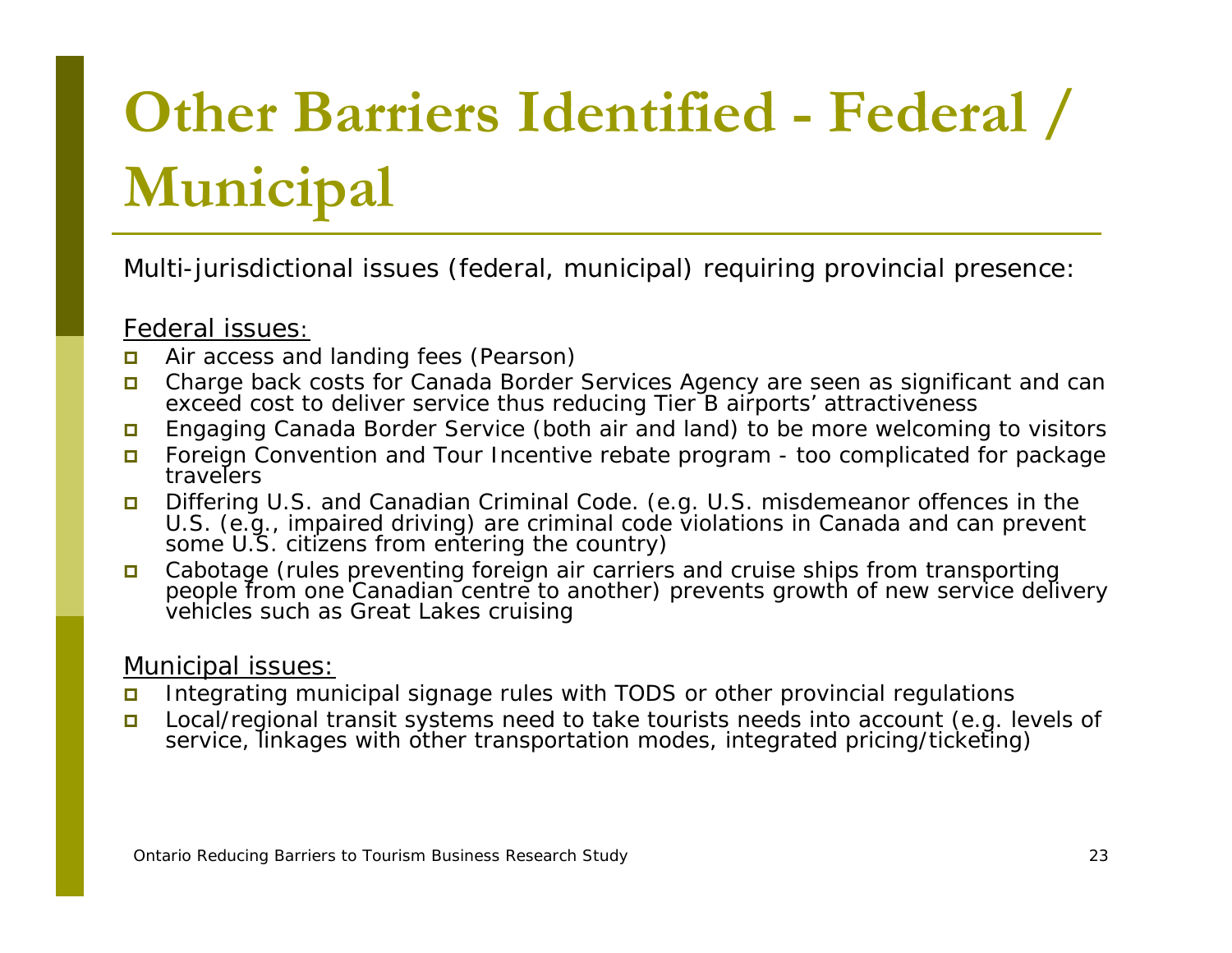# **Next Steps**

- Testing the validity of identified barriers and suggested potential solutions with the lead regulating Ministries to confirm stakeholder claims is recommended as the first course of action
- Once complete, issues can be separated into two components:
	- **those that are more barriers to general business operations** and
	- **those that are genuinely specific to the tourism sector**
- **p** For the bulk of issues more generic in nature (e.g. labour, Iiquor, consistency, some land use), consider in example industry diagrams.<br>Indusing/integrating solutions to barriers with the recently initiated Ontario – Open for Business initiative in the Ministry of Economic Development
- For tourism-specific barriers, consider aligning strategic conclusions of overall Competitiveness Study for tourism- specific issues (e.g. way-finding, marketing etc)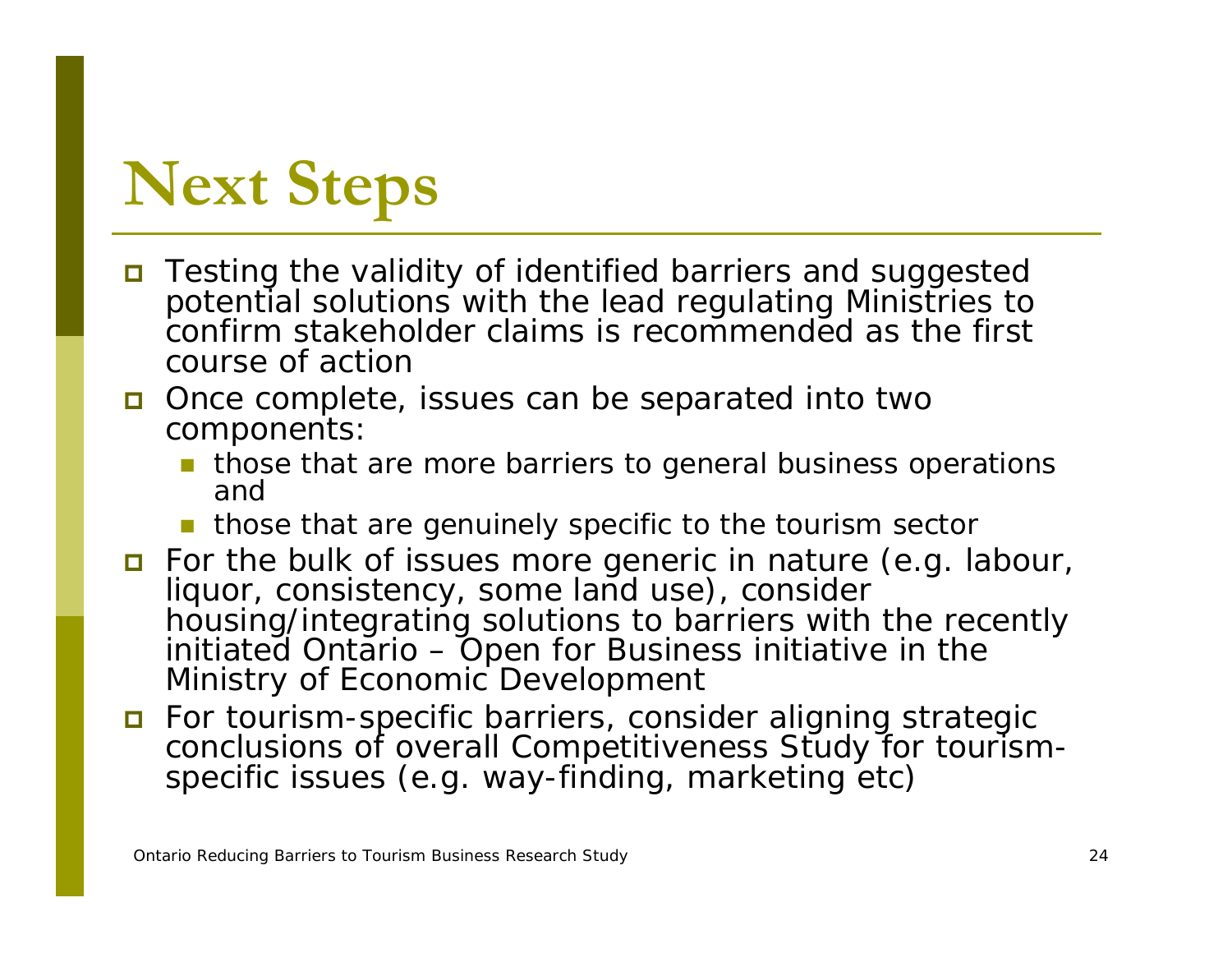# **Next Steps con't**

- **n** Consider phased approach to implementation with barriers that can be addressed more quickly as part of a first phase implementation plan
- **n** For remaining barriers, sector involvement is essential to a successful longer-term plan
- Consider dedicated lead implementation focal point for existing and new regulations
- **n** For the most part, the barriers identified stem from regulations that are not those of the Ministry of Tourism (e.g. Ministries of Natural Resources, Transportation, Environment, Labour, Government Services etc). This necessitates forging stronger interactions and relationships with these Ministries through both informal and formal mechanisms, including the potential for an inter-ministerial vehicle linked to the implementation plan.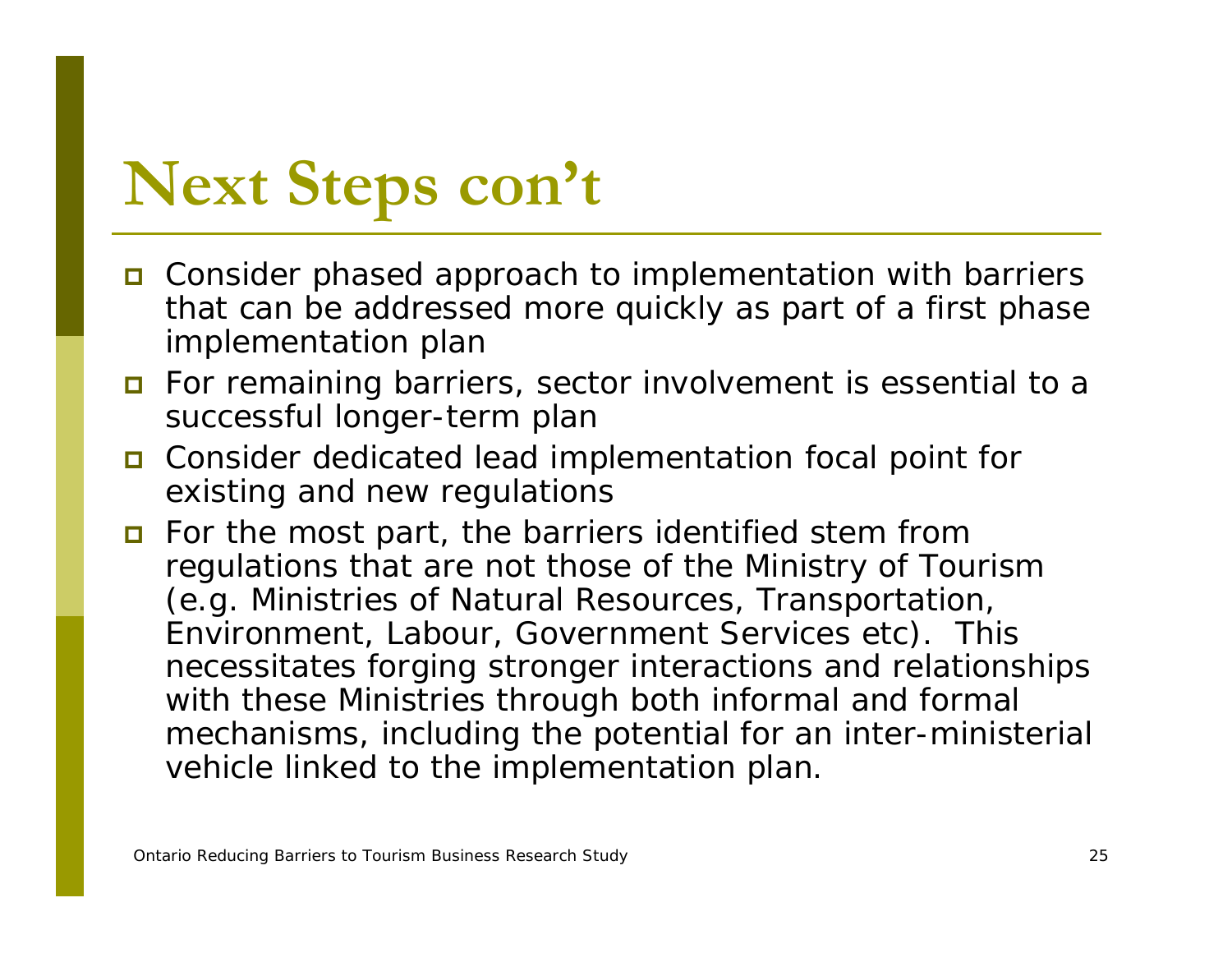| <b>Session: Collingwood</b>                   | <b>Session: Toronto</b>                  |  |
|-----------------------------------------------|------------------------------------------|--|
| Date: Tuesday, November 11, 2008              | Date: Wednesday, November 12, 2008       |  |
| <b>Organizations Represented</b>              |                                          |  |
| <b>Blue Mountain Resort</b>                   | <b>Attractions Ontario</b>               |  |
| <b>Blue Mountain Village Association</b>      | <b>CN Tower</b>                          |  |
| Collingwood                                   | <b>Direction Ontario</b>                 |  |
| <b>Cranberry Resort</b>                       | <b>Elmhirst's Resort</b>                 |  |
| <b>Free Spirit Tours</b>                      | Greater Peterborough Area Economic       |  |
| Georgian Triangle Tourism Association         | Development Corporation                  |  |
| Joseph Lawrence House                         | <b>Greater Toronto Airport Authority</b> |  |
| Collingwood and Area B&Bs                     | Metro Toronto Convention Centre          |  |
| Le Scandinave Spa                             | The Distillery Historic District         |  |
| Oliver Bonacini Grill                         | Toronto Zoo                              |  |
| <b>Ontario Federation of Snowmobile Clubs</b> | <b>Ministry of Tourism</b>               |  |
| <b>Ontario Snow Resorts Association</b>       |                                          |  |
| Scenic Caves Nature Adventures                |                                          |  |
| <b>Theatre Collingwood</b>                    |                                          |  |
| Westin Trillium Resort, Blue Mountain         |                                          |  |
| <b>Ministry of Tourism</b>                    |                                          |  |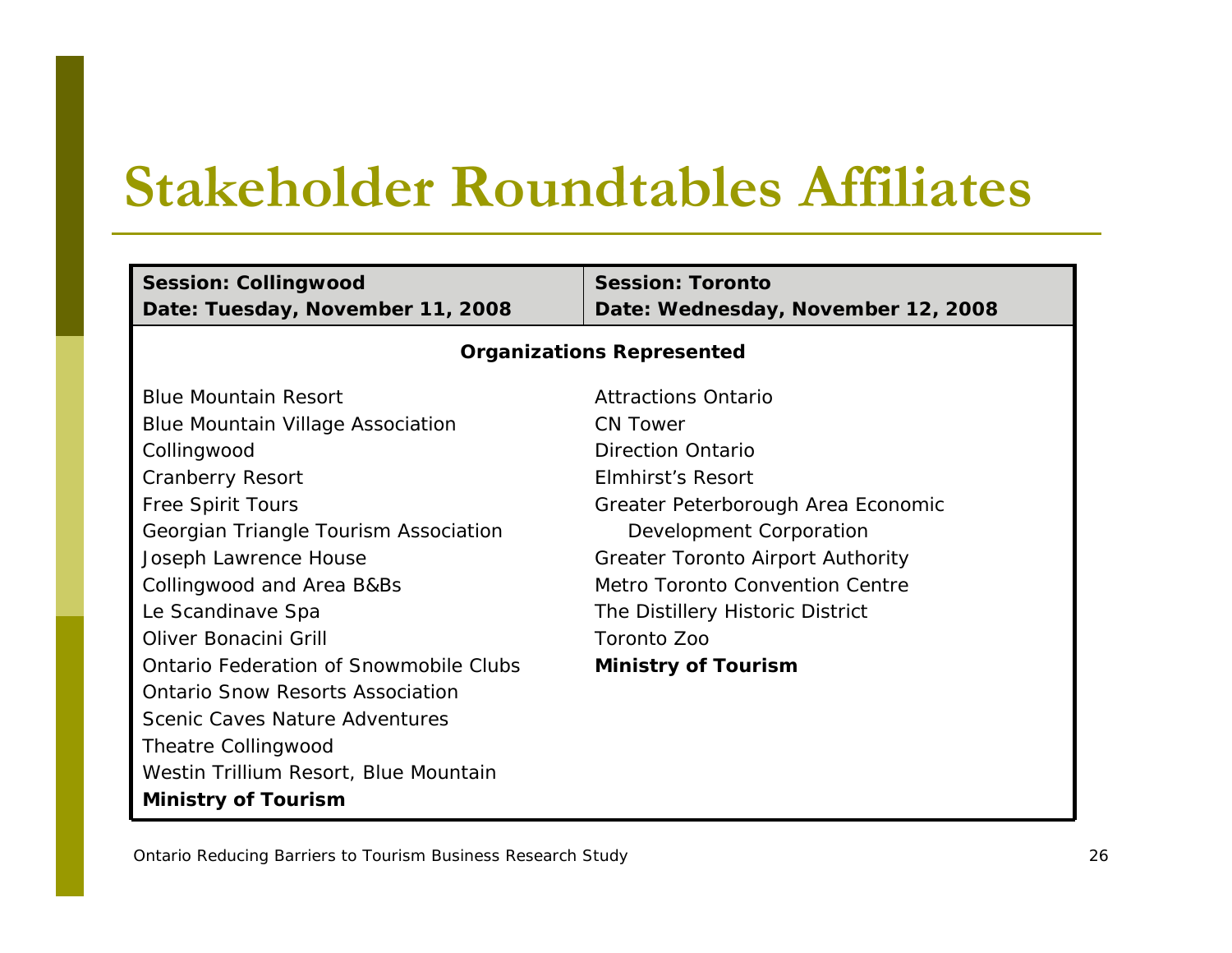| <b>Session: North Bay</b>                       | <b>Session: Muskoka</b>                     |  |
|-------------------------------------------------|---------------------------------------------|--|
| Date: Thursday, November 13, 2008               | Date: Friday, November 14, 2008             |  |
| <b>Organizations Represented</b>                |                                             |  |
| Almaguin Highlands Economic Development         | <b>Algonquin Outfitters</b>                 |  |
| Committee                                       | Bondi Cottage Resort                        |  |
| Best Western North Bay Hotel & Conference       | Casino Rama                                 |  |
| Centre                                          | Deerhurst Resort                            |  |
| Canadore College Hospitality Administration     | Delta Muskoka Resorts                       |  |
| Program                                         | <b>Fern Resort</b>                          |  |
| Cecil's Eatery                                  | Hammond Transportation                      |  |
| Chief Commanda II                               | Muskoka Steamships and Historical Society   |  |
| Heritage Rail & Carousel Company                | Muskoka Tourism                             |  |
| Inn on the Bay                                  | <b>Ontario Marine Operators Association</b> |  |
| Northern Ontario Tourist Outfitters Association | <b>Resorts of Ontario</b>                   |  |
| Parry Sound Area Tourism                        | Santa's Village and Sportsland, Bracebridge |  |
| Voyageur Days (festival)                        | Severn Lodge                                |  |
| <b>Ministry of Tourism</b>                      | <b>Taboo Resort</b>                         |  |
|                                                 | Three Guys and a Stove                      |  |
|                                                 | <b>Ministry of Tourism</b>                  |  |

Ontario Reducing Barriers to Tourism Business Research Study 27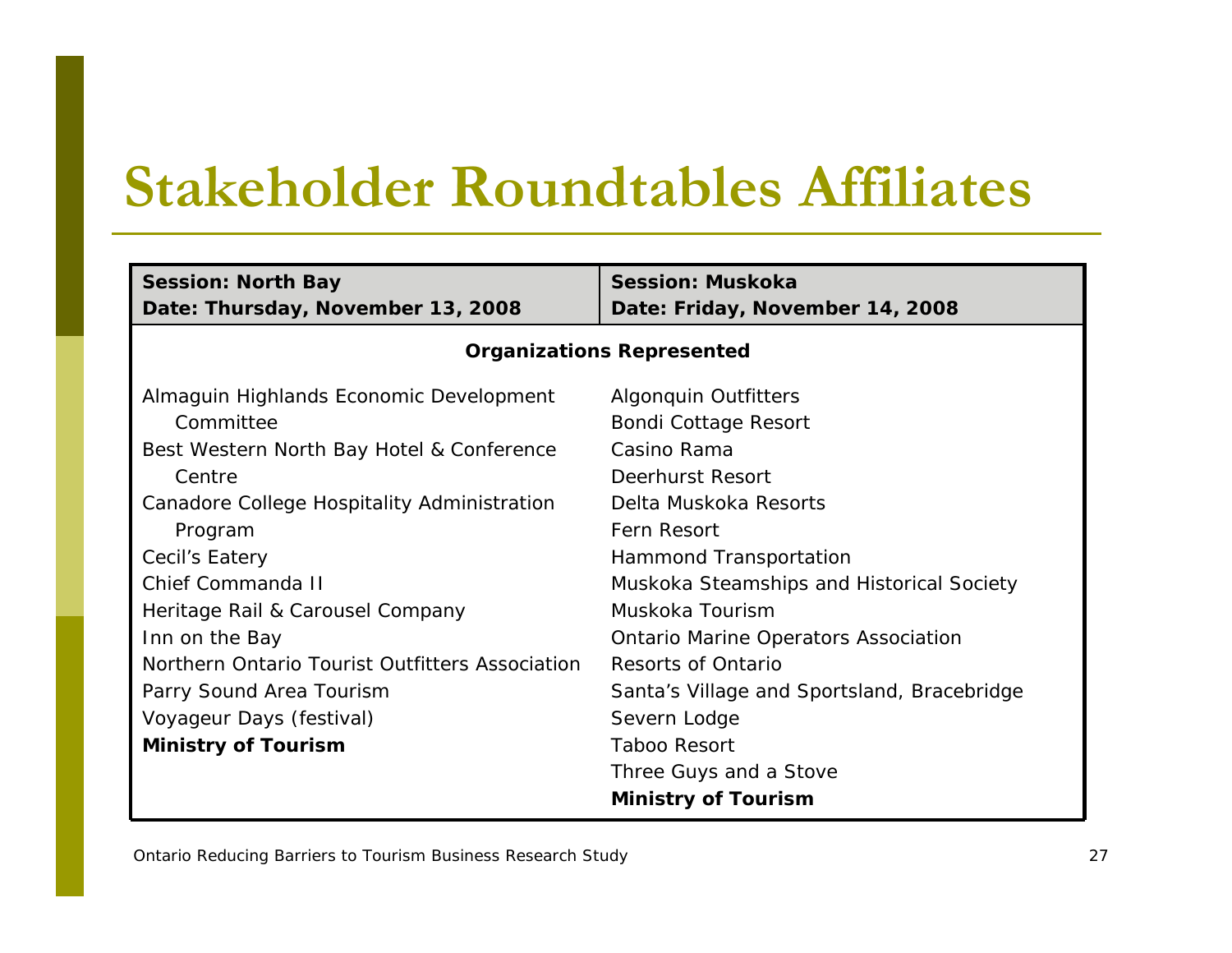| <b>Session: St. Catharines</b>  |
|---------------------------------|
| Date: Friday, November 21, 2008 |

**Session: Kingston Date: Tuesday, November 25, 2008**

#### *Organizations Represented*

20 Valley Tourism Good Earth Cooking School Canada BloomsHamilton Convention CentreHamilton International Airport Hamilton TourismHamilton Tourism – Owner of La PiazzaMaid of the Mist Steamboat Company Niagara Economic Development Program Niagara Falls Bridge Commission Niagara Falls Tourism Niagara Grape and Wine Festival Shaw FestivalSt. Catharines Economic Development and Tourism Thundering Waters Golf Club and Chair of Niagara Falls Convention CentreTourism and Environment Studies, Brock University

Eastern Ontario Trails AssociationGreat Lakes Cruise CoalitionPresqu-ile Provincial Parks Rideau Acres Campground Sam Jakes InnThe Courtyard Restaurant, Ottawa Thousand Islands Playhouse